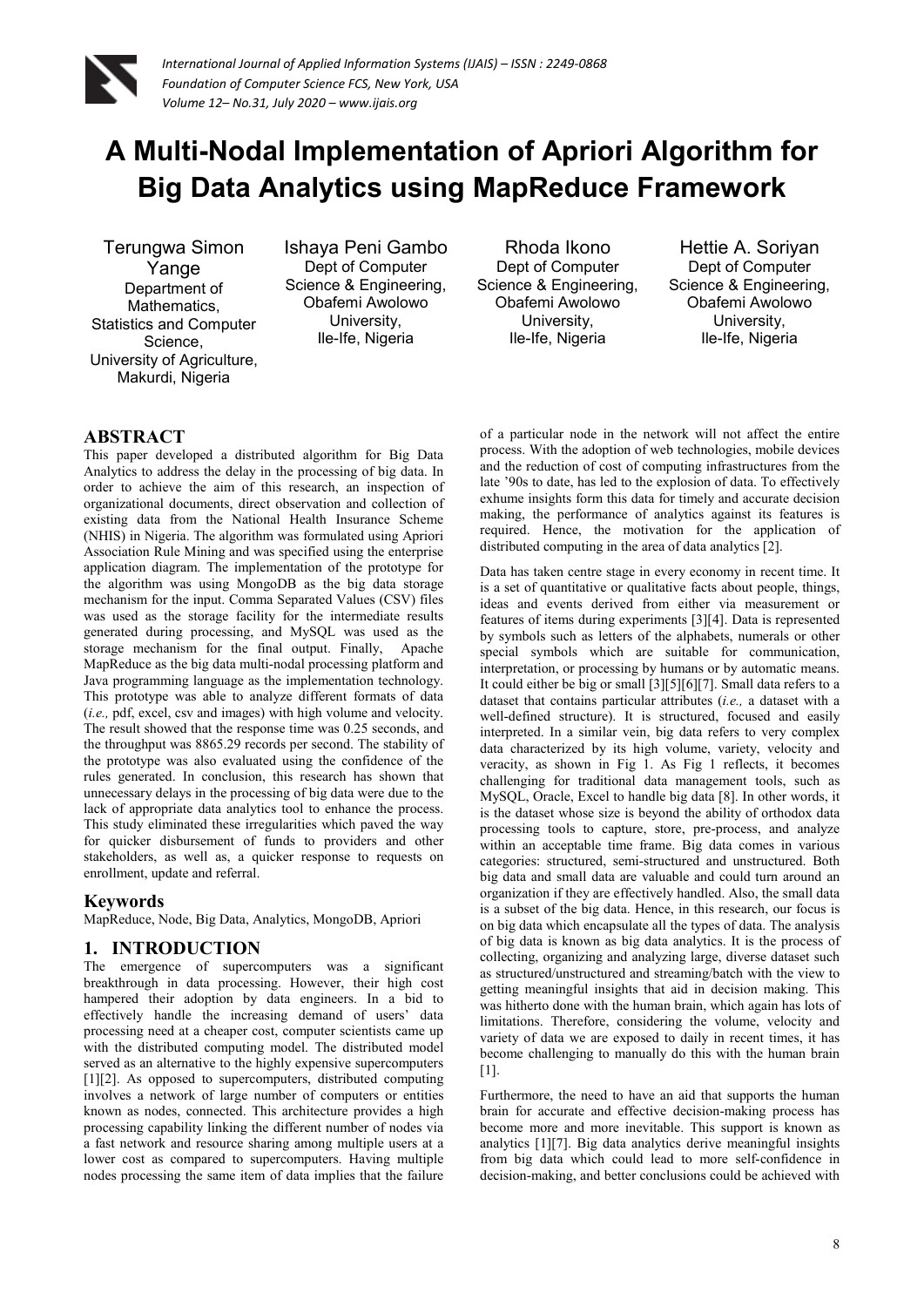

higher operational efficiency, and reduction in both cost and risk. It develops strategies that could apply analytics in every facet of human endeavour to answer the questions right in time. Thus, it has been mainstreamed in the human decision-making process. Summarily, big data analytics is premised on making insights available to users, within actionable time, without bothering about the sources and devices used in storing and

processing the same. This is where the principles of distributed computing have found a niche in big data analytics. The application of distributed computing in big data analytics can scale the processing and storage of data with an increase in volume, and the ability to use low-cost hardware. This would demystify big data analytics by lowering the cost of analytics, thus, making it affordable by all.



**Fig 1: Modified Basic Characteristics of Big Data [8]** 

**2. RELATED WORKS** 

To properly reap the dividends of big data analytics, it is wise to apply distributed processing by harnessing the merits of distributed computing. This would involve storage, access, transfer, analysis, visualization using multiple low-cost infrastructures that derive insights within stipulated cost and time to be applied by humans or machines [1]. However, existing works in this area do not cover this aspect of distributed processing in big data analytics. Therefore, this paper aims to fill up this gap. In this research, a distributed algorithm was formulated for the processing of big data using the Apriori algorithm of the Association Rule Mining (ARM). A prototype implementation for the algorithm was done using the MapReduce Framework (provided the multi-nodal platform) and MongoDB (data storage for both structured, semistructured and unstructured data) as big data technologies, and MySQL and Java Programming Language. The National Health Insurance Scheme (NHIS) data was collected through observation and review of the document to evaluate this prototype using throughput and response time as the performance metrics [2][7].

This paper is organized in the following order. Section one presented the background to the research and also reviewed works that are related and relevant to this study. Section three described methods that are deployed in achieving the purpose of the paper; and the experiments and results are presented in Section three. In Section Four, the interpretation, relevance and limitations of the results presented in Section four are discussed. Section five gives the unique contributions of the paper, limitations of the research and some future research directions as the conclusion for the paper.

Distributed computing refers to the use of distributed systems to solve computational problems. Here, a problem is divided into many tasks, each of which is solved by one or more computers [9]. A distributed computing system consists of several processing elements interconnected by a computer network and co-operating in performing specific assigned tasks. Big data technologies include distributed computational systems, distributed file systems, massively parallel-processing (MPP) systems, cloud-based storage and computing, and data mining based on grid computing *etc.* Apache Hadoop is *de facto* software platform that supports data-intensive distributed applications. NoSQL (Not only SQL) database is used for large and distributed data management and database design. Clustering big data is also developing to distributed and parallel implementation [10]. When the volume of data in a database becomes large, it is distributed across different sites. These distributed databases require distributed computing to efficiently store, retrieve and update data in a well-coordinated way [11]. The advent of big data has led to the search for new methods for its storage and analysis. In managing big data, technologies have been created that can use the computing power and the storage capacity of a cluster, with an increase in performance proportional to the number of machines present on the same. One of such technologies is Hadoop, a framework for distributed processing of large datasets across clusters of computers. The Hadoop distributed file system (HDFS) and MapReduce are two critical components of Hadoop. The HDFS handles the storage of big data. MapReduce distributes computing jobs to each server in a cluster and collects the results [12][13].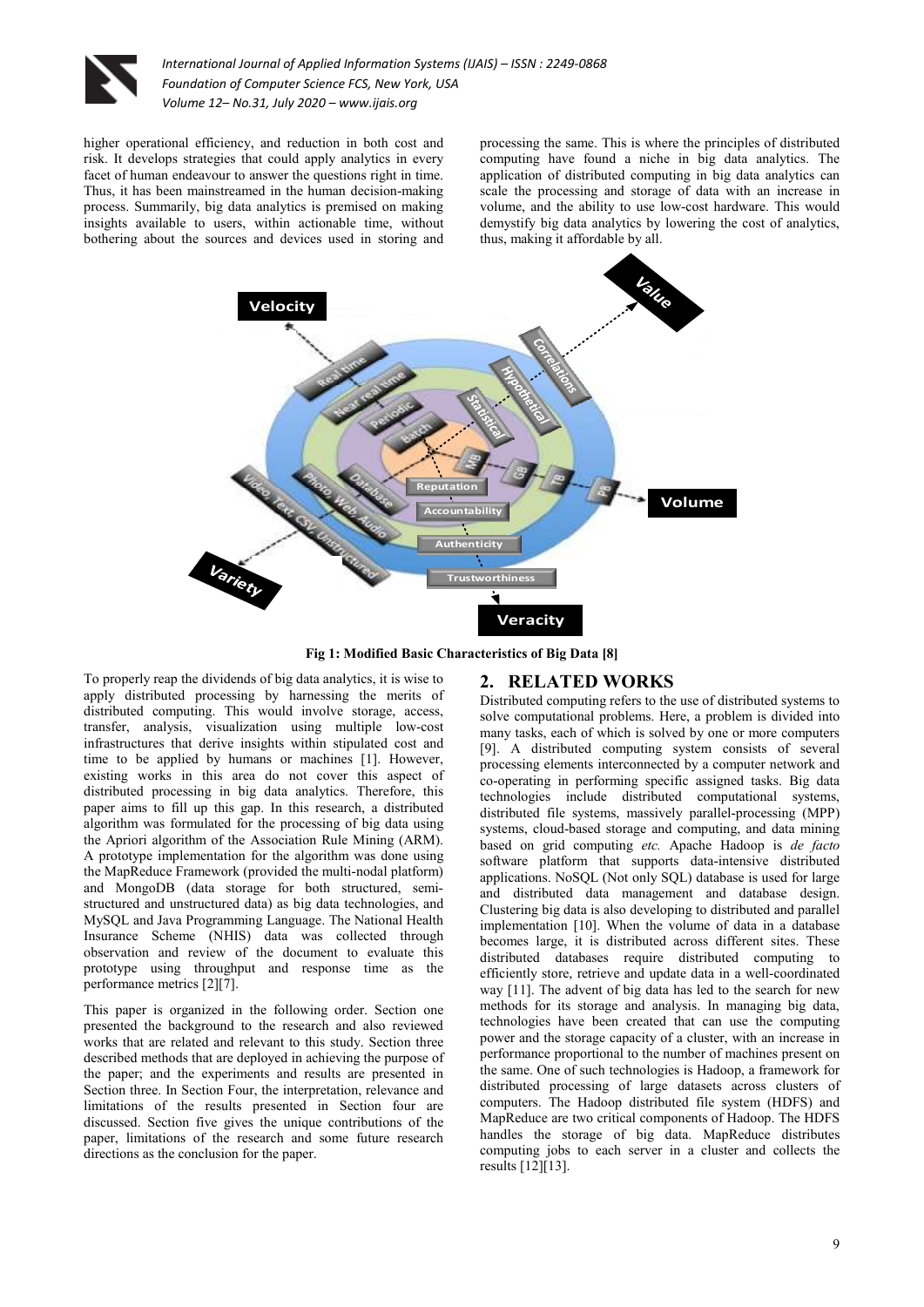

# **2.1 MapReduce**

MapReduce is a parallel data processing model for substantial data processing on cluster-based computing architectures. A single-threaded implementation of MapReduce is usually not faster than a traditional (non-MapReduce) implementation, but gains are achieved in multi-threaded implementations. Using MapReduce has benefited only when there are fault-tolerance features and the optimized distributed shuffle operation [12][13]. The input data define a MapReduce job; a procedure Map, which for each input element generates several key/value pairs; a phase of shuffle network; reduces a procedure, which receives as input elements with the same key and generates summary information from such elements; the output data. MapReduce guarantees that the same reducer will try all elements with the same key since all the mapper use the same hash function to decide which reducer send the key/value pairs [14][15]. It is based on a master-slave architecture in which a master node handles many slave nodes. At the initial stage, the MapReduce first divide the inputs into equal-sized data blocks for even load distribution. Each block is allotted to a slave node and subsequently processed by a mapper function, and results are generated. The slave node interrupts the master node whenever it is idle. The scheduler then allocates new jobs to the slave node [7][16]. The scheduler considers data locality and resources into consideration during the distribution of the data

blocks. The components of the MapReduce architecture are shown in Fig 2.

**Job Clients:** This component submits the task. This task comprised of the mapper function, reducer function and other configuration function that drives the job.

**Job Tracker:** The job tracker is the master of task trackers; they execute the work on data nodes. This component comes up with an execution plan, coordinate and schedules it across the task trackers.

**Task Tracker:** The task tracker divides the task into smaller components, *i.e.,* map and reduce tasks.

Internally, MapReduce has split, map, shuffle and sort, reducer and output phases (*See Fig 3*).

**Spilt:** In this phase, the input format is used to extract data from the database and divide it into smaller units. By default, the input is of type text which splits the data in the file into the record by record. Each record is split and load to a mapper function. For instance, if the data is an image, the input format is binary. If it is a relational database, the input format is a database.

**Map:** The mapper picks the data of interest and executes it on the pairs of keys available. It converts the input split into the pairs based on user-defined code.



**Fig 2: Block View of MapReduce [16]**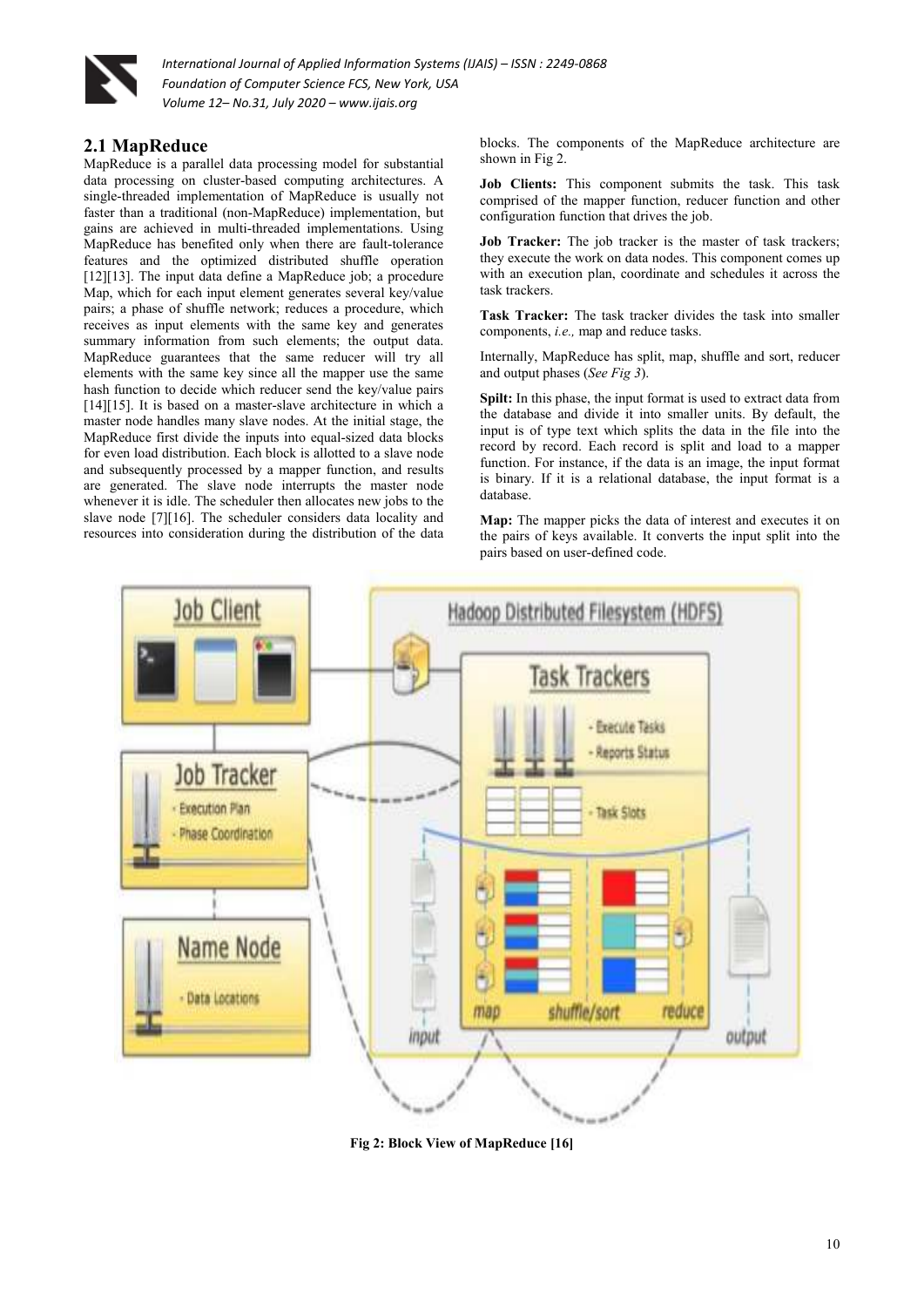



**Fig 3: Internals of MapReduce [16]** 

**Shuffle and Sort:** This phase picks all the data nodes that are part of the job and group them based on their keys. It sorts and sends it to the reducers.

**Reducers:** Reducers work on the sorted data and cumulatively combine all the results.

**Output Format:** This phase presents the result to the user and could also store it in the appropriate storage facility.

### **2.2 Association Rule Mining**

Association Rule Mining (ARM) is a soft computing technique that attempts to find frequent itemsets among large datasets and describes the connection among different attributes. The most typical forms of this techniques are Apriori, Eclat, FP-Growth, and partition. Market basket analysis, text mining, web usage mining, protein sequences and Bioinformatics are the application areas for ARM [17]. Most researchers prefer it because of its non-invasive nature which allows it to handle both quantitative and qualitative data. This has made it to fit well in most real-world applications. ARM is a widespread technique for realizing interesting relations between features and patterns in large repositories [18]. It discovers robust rules in data storage facilities using different procedures of interest. ARM is a rule-based technique in unsupervised machine learning. It shares the common purpose of finding patterns in data that can be given in the form of an IF-THEN rule. Association rule contains particular features of data in the body of the rule that is related to other attributes in the head of the rule [18][19]. The importance of an association rule is measured by two features: support and confidence. Support determines the portion of all records in the repository that satisfy the rule. Rules with higher support are given higher priority. Confidence determines the segment of the records that satisfy the rule. Rules with high confidence have a higher connection between the features described in the head and the features defined in the body. The association mining task can be stated as follows: Let A be a set of items, and T a database of transactions, where

each transaction has a unique identifier (*tid*) and contains a set of items. A set of items is also called an *itemset* [20]. The *support* of an itemset X, denoted by  $\sigma(X)$ , is the number of transactions in which it occurs as a subset. An itemset is *frequent* if its support is more than a user-specified *minimum support (min sup)* value [18]. An *association rule* is an expression  $A \rightarrow B$ , where A and B are itemsets. The support of the rule is given as  $\sigma$  (A ∪ B), and the *confidence* as  $\sigma$ (A ∪ B)/σ(A) (*i.e.,* the conditional probability that a transaction contains B, given that it contains A). The mining task consists of two steps: 1) Find all frequent itemsets. 2) Generate high confidence rules. Rules of the form  $X\ Y \to Y$  (where  $Y \subset X$ ) are generated for all frequent itemsets X, provided the rules have at least *minimum confidence (min\_conf)*.

### **2.3 Apriori Algorithm**

Apriori is the most well-known technique of ARM due to its efficient results in knowledge discovery. It is customarily used for the mining of frequent itemset over databases. It continues by identifying the frequent items in the database and extending them to bigger item sets as long as those itemsets are often seen in the database. These frequent itemsets discovered via Apriori algorithm are used to determine association rules. It employed an iterative technique known as the breadth-first search strategy to count the support of itemsets [20]. The focus is that all nonempty subsets of a frequent itemset must be frequent. There are two main phases in Apriori: prune step **-** eliminates an itemset if its support is less than minimum support, and abandon the itemset if its subset is not frequent, and join step candidates are generated by linking the frequent itemsets level wise. The critical setback of this step is that the multiple dataset scans. Suppose there is a transactional database D for a hospital. This hospital wants to analyze the patronage of NHIS patients by finding the relations between those that often come to the hospital and those that rarely come. This will help the hospital to develop a strategy for handling patients that are under NHIS.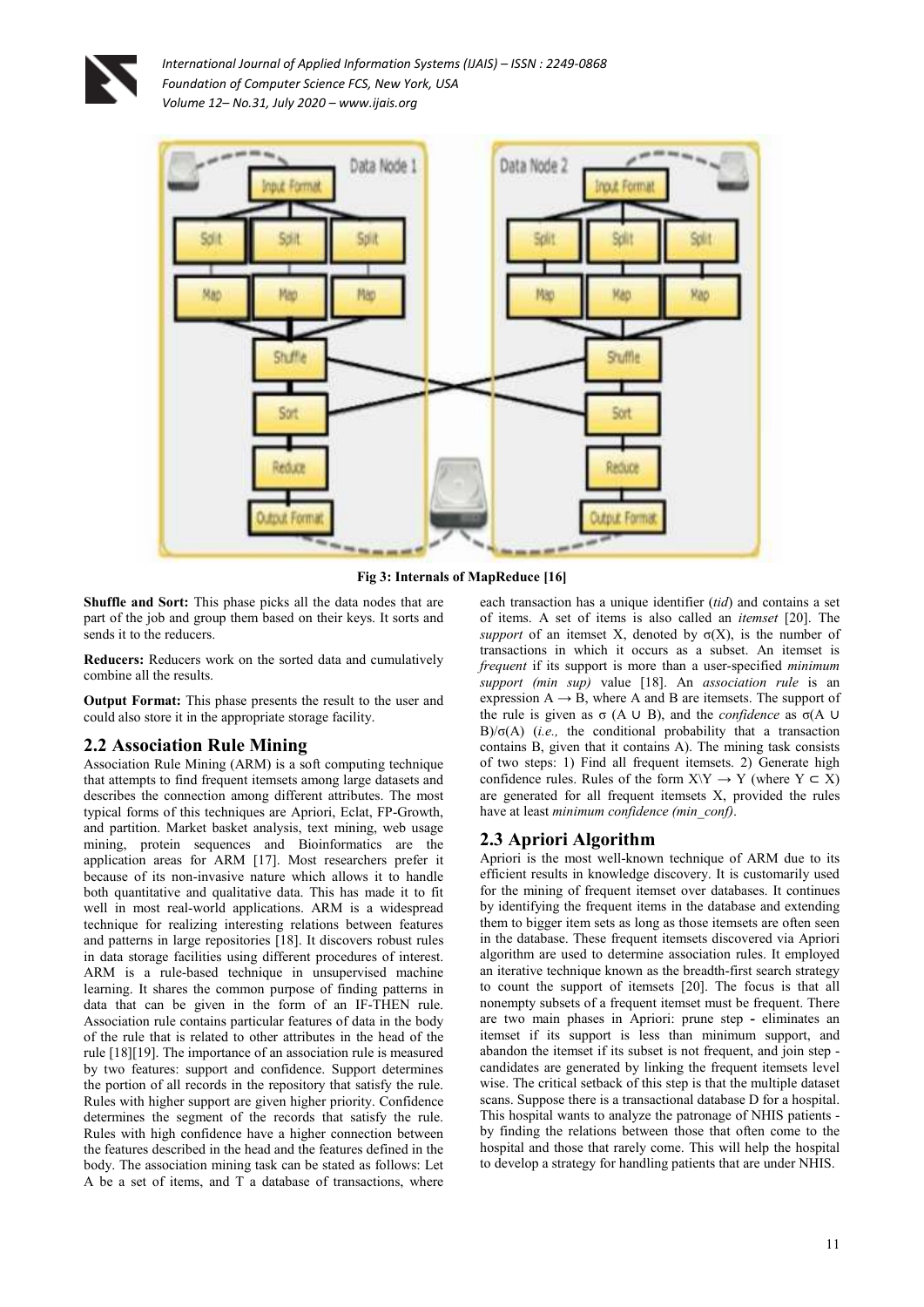

# **2.4 MapReduce-based Parallel Association Rule Mining Algorithms for Big Data Analytics**

The Apriori Association Rules Mining technique is one of the best conventional procedures for uncovering frequent itemsets from a transactional database [21][22][23][24]. Apriori algorithm finds frequent itemset and uses this item to produce rules. These rules are used for detecting unknown relationships, thus, producing outcomes that can be used for decision making.

In handling enormous datasets using the Apriori algorithm, certain issues such as high memory usage and computational cost can be very prevalent [5][6][7][17]. Similarly, a single processor's memory and central processing unit resources are limited, which accounts for the inability of this technique to perform efficiently. One way to improve the performance and efficiency of this technique (Apriori algorithm) is by parallelizing and distributing the process of generating frequent itemsets and association rules [22][24]. Parallelizing and distributing the Apriori algorithm would improve the performance of the mining process. However, this is also prone to some issues such as workload balancing, partitioning of input data, reduction of the communication costs and aggregation of information at local nodes to form the global information. Other problems prevailing in most distributed frameworks such as the overheads of managing the distributed system and the lack of a high-level parallel programming language are also likely to occur. Again, working with a large number of computing nodes in a cluster or grid, there is always the potential of node failures, which cause multiple re-executions of tasks [16][23]. All these drawbacks can be tackled using the MapReduce Framework, which was introduced by Google [24].

The MapReduce Framework, as discussed earlier, is a Javabased software development model for readily and efficiently building applications that analyze enormous datasets in parallel on large clusters of commodity hardware in a trustworthy failure resilient manner. The user specifies a map function that processes a key/value pair to generate a set of intermediate key/value pairs and a reduce function that merges all intermediate values associated with the same intermediate key [23][24].

Association rule mining identifies rules that describe a portion of large data to discover useful insight from it [20][22][23]. Implementing it with MapReduce framework has gone a long way in addressing big data analytics problems. For instance, Oweis *et al.* [25], developed a MapReduce model using lift association rule mining algorithm for the processing of big data. This was used to uncover some hidden knowledge and patterns from immense, complex, and multi-dimensional datasets. The conventional ARM methods cannot handle this enormous data available today; hence, implementing the algorithm with the MapReduce framework enabled it to handle large datasets with a large number of nodes. This work was very efficient in measuring the correlations between itemsets. The work of Singh and Miri [26] developed an algorithm using Apriori algorithm in parallel implementation based on MapReduce Framework that improves the processing time for the second iteration in frequent itemsets mining. This algorithm easily handles a large amount of data for mining with less processing time, which eased a big data analytics task.

Finding frequent itemsets is one of the most critical features in big data mining, and Apriori algorithm is the most established algorithm for finding frequent itemsets from a transactional

dataset; however, it needs to scan the dataset many times and to generate many candidate itemsets. Ramteke [27], developed an efficient parallelized Apriori algorithm using the MapReduce framework, which needs only two phases (MapReduce Jobs) to extract all frequent itemsets. This algorithm outperformed most existing algorithms. Similarly, Nancy *et al.* [28], harnessed the parallel nature of MapReduce and combined it with Association Rule Mining to build an analytic tool for the processing of big data. Association rule mining is very vital in uncovering hidden patterns from the dataset, but when the volume of the data becomes excessively high, generating rules at a faster pace seems impossible. By applying the parallel execution in the MapReduce framework, the rules can be generated much faster and in an efficient way. This algorithm converted the input dataset into key-value pairs in MapReduce and parallelized all the stages of association rule mining algorithm as well.

Prajapati *et al.* [29], studied the intriguing association rule mining with both consistent and inconsistent rule discovery from massive sales data in a distributed setting. The procedures of processing such massive dataset were computationally complex when using conventional techniques. In the research, a new method was developed to discover consistent and inconsistent association rules from enormous sales data located in a highly distributed environment to curtailed the issues with main memory and computing time of single computing systems by applying computations to multiple nodes clusters. This extracts frequent itemsets from each node using existing distributed frequent pattern mining algorithms. Thus, MapReduce based consistent and inconsistent rule detection algorithm detects the consistent and inconsistent rules from big data and provide useful and actionable knowledge to the domain experts. These pruned interesting rules also give useful knowledge for better marketing strategy as well. The extracted consistent and inconsistent rules were evaluated and compared based on different interestingness measures presented together with experimental results that lead to the conclusions.

With the enormous amount of data available, especially in the healthcare industry, traditional methods of processing data are time-consuming and inefficient due to the complicated nature of medical processes and the complexity of the data. With this, a favourable niche has been created for criminal in this sector as most data remain unanalyzed for an extended period [30]. Conventional analysis methods are not suitable due to their inherent limitations to manage the volume, velocity, variety, veracity of the data in healthcare. In an attempt to address this problem, Devi and Sarojini [21], considered the applications of association rule mining to analyze data from different databases. This was done via the use of expert methods and techniques to recognize trends and profiles hidden in data. This aided in the processing of large and distributed databases logistics, marketing and Government - almost all branches, *e.g.* defence, public safety, spatial database - GIS, relational database - industries, medical database- medical diagnosis, hospital, medical shops, scan centres.

Deshpande and Anami [32] developed a system for the analysis of arthritis patients' data using Association Rules Based. Data mining in health care is also known as predictive analysis and has been an area for research. The research involves the implementation of association rules using Apriori Algorithm for depicting the co-occurrences between particular arthritis and their factors. This contributed more in the quick detection of arthritis and its factors. Similarly, Kang'ethe and Wagacha [33], developed a system for mining diagnosis features in electronic medical records using association rule mining. This research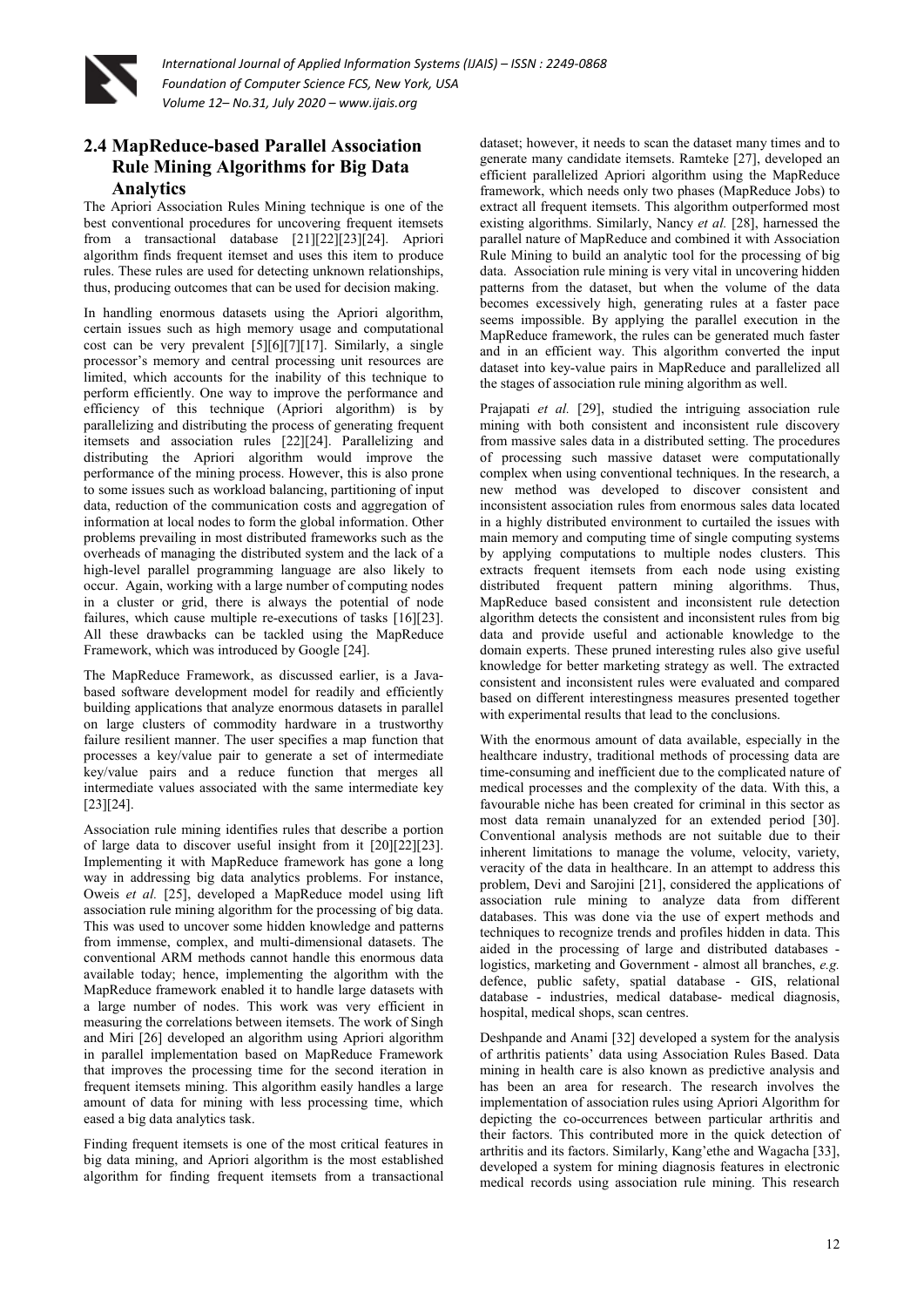

disclosed that association rule mining could not only be applied to confirm what is already in existence from health data in the form of comorbidity patterns but also generate some exciting and strong disease diagnoses associations that could provide a good starting point and room for further exploration through studies by medical researchers to explain the patterns that are seemingly unknown or peculiar in the concerned populations.

Al-Maolegi [34] indicate the limitations of the original Apriori algorithm of wasting time for scanning the whole database searching on the frequent itemsets and presented an improved Apriori algorithm that addressed the time waste during scanning of the database. The research showed experimental results that used the original Apriori and the improved Apriori. This shows that the new Apriori reduces the time consumed by 67.38% in comparison with the original Apriori, and makes the Apriori algorithm more efficient and less time consuming. The results show that the improved Apriori algorithm that scans only some transactions instead of the whole database reduces the consumed time. Similarly, Rao [35] presented a new scheme for finding the rules out of transactional datasets which improve the original Apriori in terms of the number of database scans, memory consumption, and the interestingness of the rules. It also avoids scanning the database again and again.

Woo [36] presented an Apriori algorithm that runs on parallel MapReduce framework, namely Apache Hadoop over a cluster of computers. The author also discussed the time complexity, which theoretically shows that the algorithm has a higher performance than the sequential algorithm. The item sets produced by the algorithm can be used to compute and produce association rules for market analysis. Mahendra [37] developed an algorithm to mine the data from the cloud using sector/sphere framework with association rules. The researcher also discussed the integration of Sector/Sphere framework and Association rule. This enables the application of association rule algorithm to the wide range of cloud services available on the web. Sphere allows developers to write certain distributed data parallel applications with several simple APIs. A Sphere database consists of one or more physical files. A user-defined function does computation in the sphere. The result could be written to either the local disk or common destination files on other nodes.

Hegazy [38] implements an efficient MapReduce Apriori algorithm based on Hadoop-MapReduce model which needs only two phases to find all frequent itemsets, the researcher also compared the new algorithm with two existed algorithms which need either one or more phases to find the same frequent itemsets. Experimental results showed that the proposed Apriori algorithm was efficient and exceeded the other two algorithms.

Dean [39] developed a MapReduce system that runs on a large cluster of commodity machines and was highly scalable. The author added some optimizations in the implemented of the system that aims to reduce the amount of data sent across the network. The system gave a simple and powerful interface that enables automatic parallelization and distribution of large-scale computations, combined with an implementation of this interface that achieves high performance on large clusters of commodity PCs.

Leem [40] developed a system to assist the database and open source communities in understanding various technical aspects of the MapReduce framework. The research discussed the MapReduce framework's pros and cons. Also, the researcher introduced the optimization strategies and discussed challenges raised on parallel data analysis with MapReduce. It found that

MapReduce is simple but provides excellent scalability and fault-tolerance for massive data processing.

Yang [41] improved the MapReduce framework by adding a Merge phase so that it is more efficient and easier to process data relationships among heterogeneous datasets. Also, the researchers extended the MapReduce framework to the Map-Reduce-Merge framework. It also adds a new Merge phase that can join reduced outputs. The researcher found that Map-Reduce-Merge model added to MapReduce's many features. It also contains several configurable components that enable many data-processing patterns.

# **2.5 MapReduce and NoSQL in Big Data Analytics**

There are so many approaches in NoSQL that focus on the management of different varying data formats (structured, semistructured and non-structured) and with the motive to address particular issues [42]. Many researchers (data scientists, researchers and business analysts) pay more attention to the agile approach that leads to prior insights into the datasets, which may be masked or constrained with a more formal development process. The NoSQL databases are open source in nature, horizontal scalability, easy to use, store complex data types, swift for adding new data and for simple operations/queries. Some commonly used NoSQL databases are MongoDB and Apache Cassandra [43][44][45].

According to a survey carried out by Pothuganti [44], there are possibilities of combining MapReduce and NoSQL Databases to build an analytical tool for big data. The researcher considered exponential growth of data in the universe, which was likened to oxygen in the universe. It challenges to cutting edge businesses such as Google, Yahoo, Amazon, Microsoft, Facebook, Twitter *etc.* were presented in the work. The growth of this unstructured, semi-structured and structured data that gets created from various applications, such as emails, weblogs, social media demands new strategies for processing and analyzing information because it has exceeded the processing capacity of conventional database systems. To this end, big data analytics techniques such as Hadoop MapReduce and NoSQL Database have been widely employed to address analytics issues in big data.

Moreover, Maitrey and Jha [42] developed a simplified big data analysis system using MapReduce to curtail the problem of the continuous increase in the growth of data with the increasing need of data processing which is getting arisen from every scientific field. A big problem has been encountered in various fields for making the full use of these large-scale data which support decision making. The researchers used data mining techniques to discover new patterns from large data sets. MapReduce was used to implement the data analysis model for information retrieval field.

Ananth and Raghuveer [46], developed a novel approach using MongoDB for big data analytics. In their view, everything around the universal is data, and everything in the universal generates many data. A smartphone, for instance, generates loads of data daily: phone logs, message logs, mail data *etc*. There are other gigantic devices today and just imagine each device churned out loads of such data! Likewise, there are more than a trillion websites today (there cannot be any more websites that could be created with the IPv4 protocol shortly). Each website puts up data in the form of ZetaBytes or even more. Facebook *per se* handles more than 30+ Petabytes of user data. What seems to be small today would be big tomorrow. It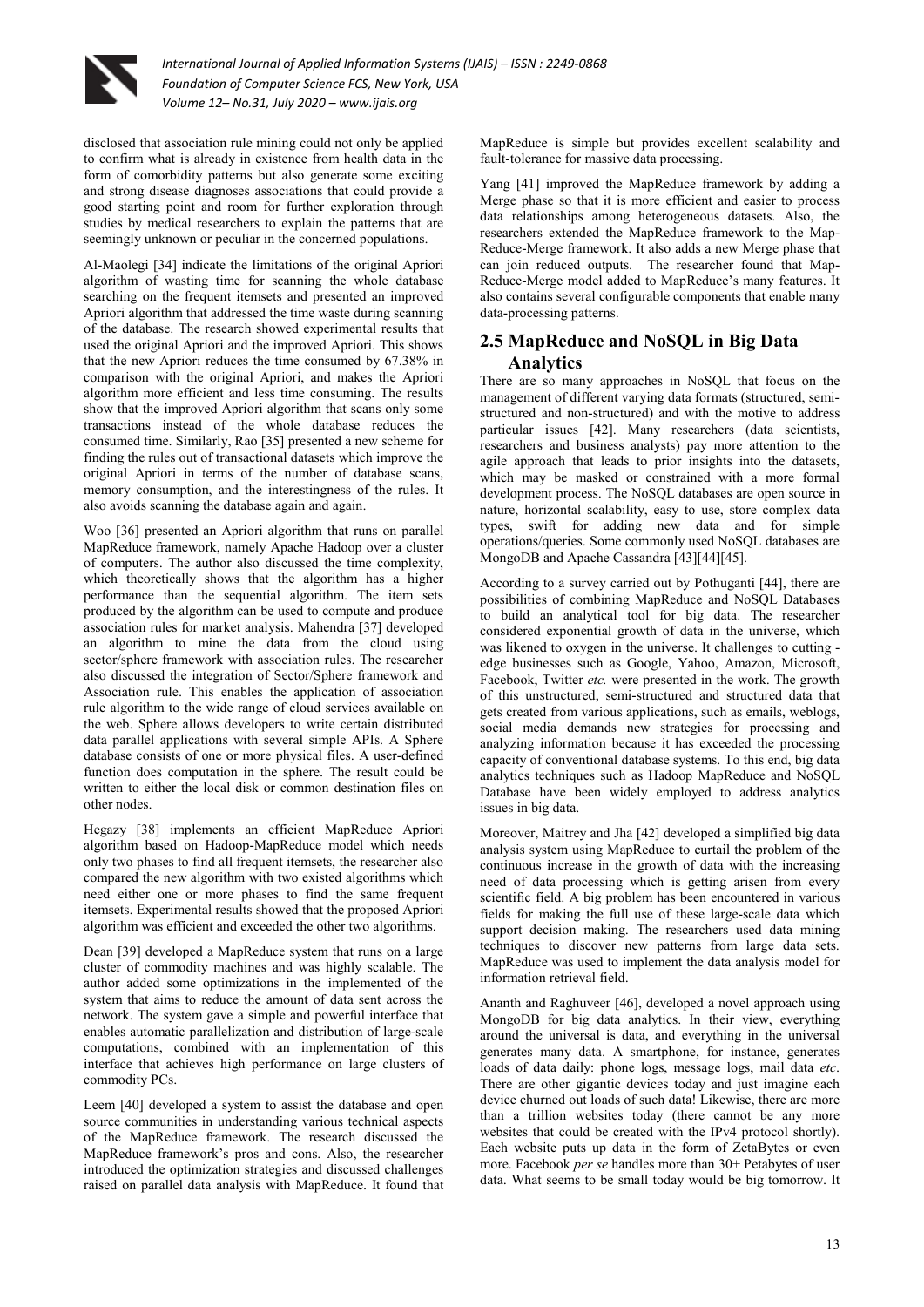

is no longer a trend but rather, a boon and exponential growth of data. Storage of such data and processing is always a problem.

# **3. MATERIALS AND METHODS**

This section described the methods deployed in this research.

# **3.1 Case Study**

NHIS was set up by the Federal Government of Nigeria to provide universal access to quality healthcare service in the country. It covers civil servants, the armed forces, the police, the organized private sector, students in tertiary institutions, the self-employed, vulnerable persons, and the unemployed, among others (NHIS, 2013). The beneficiaries are required to pay a premium to NHIS, which is used to pay for their healthcare services once they visit the facility. The primary purpose of the analytics of health insurance data is to investigate the cost of healthcare services (*i.e.,* payment made for healthcare services by health insurance). Hence, this research aims at exploring the huge data available for increasing the effectiveness and efficiency of the scheme [2][7][45][46][47][48].

The inability to sufficiently derived insights from big data has led to a series of problems in organizations resulting in the provision of poor quality services to their clients. These problems range from corruption to the lack of appropriate data analytics tools for the processing of the data available. As a major problem in developing countries, corruption has played a significant role in diminishing the fortunes of many organizations. For instance, many organizations often engage the services of staffers who are not qualified because of either personal relationships or pecuniary attractions; also, resources designated for the operation of such organizations often times find vent in the private custody of the managers, thus leading to many challenges that account for its operational sluggishness [49][50][51]. A precursor to this high rate of corruption in the healthcare insurance industry, for instance, is the use of manual data analytics methods in the processing of the data resulting from its daily operations. These have led to critical delays in the analysis of such data which is continuously collected from different sources and formats via registration, update complaints/inquiries, claims, referral, subsidy gap funding, monitoring and quality assurance [49][50][51][52][53][54][55]. This has leftover 80% of the data un-analyzed, which is the reason for the non-availability or late delivery of the required information for decision-making [52][53][54][55]. Extant studies [54][55] focused on the automation of the process of capturing data into structured databases with little or no attention given to the processing of this data. Forcing this unstructured data into structured databases has led to the loss of some vital data required during data processing. This is responsible for the delay in the processing of enrollment, referral and claim data. However, deriving business outcomes via more in-depth insight from this data is a competitive necessity. It requires a new approach to combine and correlate the data.

### **3.2 Data Collection**

The NHIS data were collected from various Health Maintenance Organisations (HMOs) and stored into MongoDB in its raw form. Collecting this data was one of the most

difficult tasks in this work because most of the data were collected manually by NHIS through HMOs and stored in file cabinets. This was done via document examination and observation, which in either case, the data was collected from journals and NHIS databases. Data in hardcopy form was digitized by scanning it into the computer system before use. The documents are scanned as images either in .jpg, .png and .gif or pdf formats. Some healthcare facilities submit the data in pdf, excel, csv, docx or txt formats and some as scanned images which do not require further digitization. Categories and features of the data are shown in Table 1. Over ten million records were collected to identify the current challenges bedevilling the existing methods employed. Existing data was extracted using Optical Character Recognition tools, and model parameters identified.

After collecting the data, it was pre-processed. This stage converts the different formats of data in the MongoDB into a single format. In this case, the data was converted into commaseparated values (CSV). This has three (3) steps: the data is extracted from the MongoDB, then converted into CSV, and the data in the CSV file is partitioned into individual fields and passed to the map function. Here, the data is retrieved from MongoDB and features of interest are extracted with the aid of the Optical Character Recognition (OCR) library, which is implemented in the system. These features are stored in a temporary CSV file as an intermediate output of the preprocessing.

# **3.3 Distributed Apriori algorithm for MapReduce**

Building the distributed Apriori is the core of this research. As mentioned earlier in Section 2, the Apriori algorithm is a technique that is used to find frequent itemsets in the transactional database. To implement Apriori with MapReduce, there is a need to understand how it works:

1. The first step is to find  $L_1$ , which counts all the item in the database (in this case, it will count all the items in X (data of interest) after extraction).

This step is very straightforward in MapReduce.

- a. In Map Task, each document will input to the map (Key, Value) function. The key is items, and the value is one. The Divide-and-Conquer Approach is applied to X at this point.
- b. The Reduce Task, after shuffling and sorting the data, is based on keys. This phase used the principle of the set intersection to collate similar items together using the *Reduce (Key, Value [])* function. The key is the item, and the value is a list of counts of that item. The Reduce task will iterate over the value and output of the final sum.
- 2. When the level is 2, the join is required to find the next level. This can be done in the Map task. Reduce task will find the final sum of the items and filter them based on minimum support.
- 3. It is stopping criteria if  $L_k$  is empty. This can be done quickly by checking the stop flag using an ifstatement.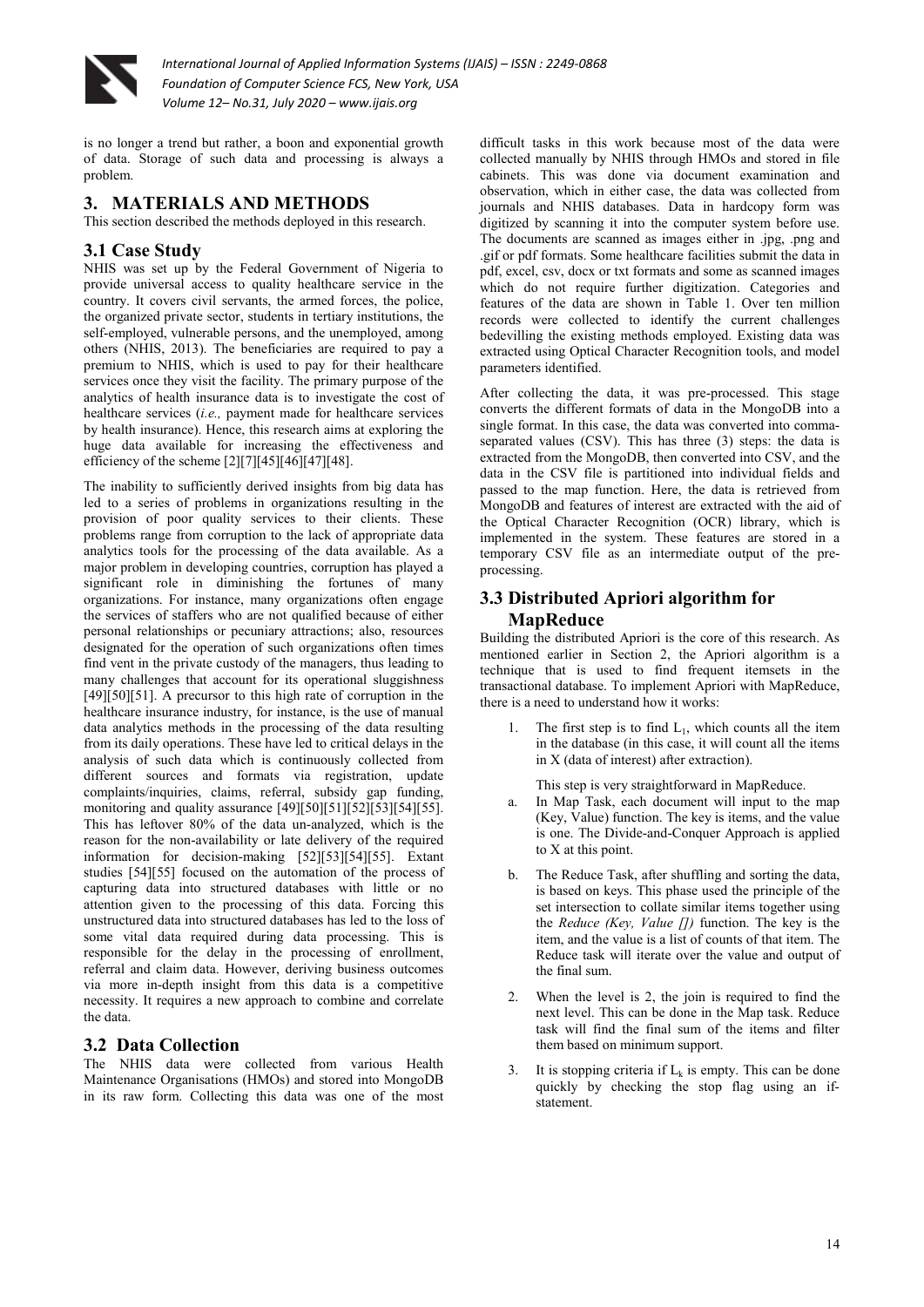

| <b>Data Category</b> | <b>Description</b>                                                                                                                                                                                                                                                                                                                                             |
|----------------------|----------------------------------------------------------------------------------------------------------------------------------------------------------------------------------------------------------------------------------------------------------------------------------------------------------------------------------------------------------------|
| <b>Enrolment</b>     | Provider: Name, Address, Telephone, Fax/Phone, Email, Type of facility, Category of<br>registration, State registration no, Name of Director, Name of supervising Medical Director (If<br>applicable), Affiliated HMOs, Affiliated Insurance companies, NHIS registration number,<br>Incorporation/business registration.                                      |
|                      | <b>Beneficiary:</b> Name, Address, Date of birth, Sex, Next of Kin, Email address, Mobile, Telephone<br>no. fixed, National ID no, Employer NHIS no., Date of NHIS registration, Nationality, Location<br>of Posting, Photograph, Blood group, Genotype, Allergies, Relationship (Principal, Spouse,<br>Child, Extra-dependant), Expiry date, Primary provider |
| Payment              | Claim: Name, NHIS No. of patient, Name and NHIS No. of patient's primary provider, Name<br>and NHIS No. of Secondary Provider, drug prescription sheet, Diagnosis/disease code,<br>Treatment given, Date of treatment, Amount billed, Co-payment received (when applicable).                                                                                   |
| <b>Update</b>        | Addition of dependents, change of facility, change of HMO                                                                                                                                                                                                                                                                                                      |
| <b>Referrals</b>     | Referral request, approvals, rejections                                                                                                                                                                                                                                                                                                                        |

Implementing this involves five main phases: pre-processing phase, generating frequent itemset for each split, generating frequent itemset for the entire data, generate association rules phase, and the output phase. Fig 4 shows the workflow of the proposed model, while Fig 5 shows the detailed representation of the proposed model. As a MapReduce processing model, in the first phase (*i.e.,* the pre-processing phase), three (3) steps are conducted (i) the data of interest, X, is extracted from the MongoDB (ii) this data is converted into a CSV with m fields (iii) the data in the CSV file is partitioned into individual fields and passed to the map function. Each map function takes one split as input, and there are also a mapper and reducer functions. The output of this phase is a constant k- itemsets and their occurrence for each split as a list of intermediate key/values. The second phase has a MapReduce computation for generating frequent candidate itemsets for all the data. The input of this process is an input split, and a file containing all frequent partial k-itemsets that resulted from the first phase. The output is the frequent k-itemsets and its occurrence in the whole input data. Finally, the association rules are generated using frequent itemsets.

As a MapReduce processing model, in the first phase (*i.e.,* the pre-processing phase), three (3) steps are conducted (i) the data of interest, X, is extracted from the MongoDB (ii) this data is converted into a CSV with m fields (iii) the data in the CSV file is partitioned into individual fields and passed to the map function. Each map function takes one split as input, and there are also a mapper and reducer functions.

**Data collection:** The NHIS data is collected from various HMOs and stored into MongoDB in its raw form. Collecting the NHIS data is one of the most difficult tasks in this work because this data is collected manually by NHIS through HMOs and stored in file cabinets. This requires digitizing the data by

scanning it into the computer system before anything can be done on it. The data was collected from different HMOs whose identities have been concealed for obvious reasons.

**Pre-processing:** Here, the data is retrieved from MongoDB and features of interest are extracted using OCR. These features are stored in a temporary CSV file as an intermediate form of the pre-processing. Applying the Apriori Approach usually requires a pre-processing stage that would convert the different formats of data in the MongoDB into a single format. In this case, the data is converted into the comma separated values (CSV). This is achieved by using the OCR to extract all the fields in the data. The algorithm for this phase is shown in Algorithm 1.

**Loading:** The features stored in the CSV are split into individual features and executed in parallel by the MapReduce. The algorithm for this phase is shown in Algorithm 2.

**Generate frequent itemsets and their occurrence in the**  split: In this step, the itemsets are generated for the split resulted from the previous step, and the MapReduce model outputs the itemsets along with their occurrences in the split using a Map and Reduce function. In this phase, the data is divided into logical Input Splits, each of which is then assigned to a Map task then the map worker calls the map function to process the input split. The Map function shown in Algorithm 3 reads one split at a time and output a list of intermediate (key, values) pairs where the key is the element of the attribute set, and the value is its occurrence. The data from the mapper is passed to the reducer (see Algorithm 4) which takes it and get all the values associated with the same key and writes the value in the output file in the increasing order of the keys. The output is a list L of (key, value) pairs where the key is an element of attribute set and the equal value one, and this list Li is stored in a temporary file.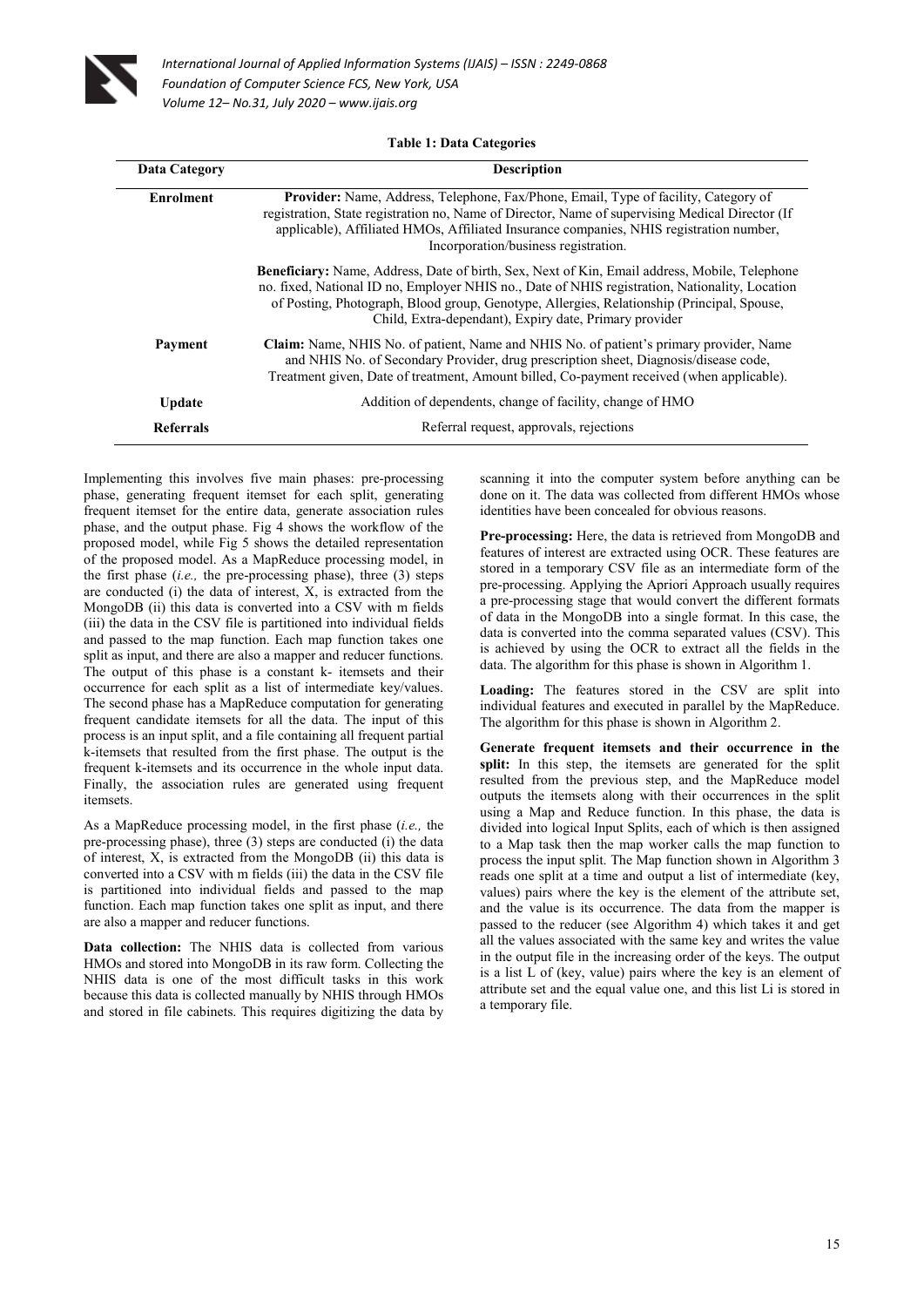



16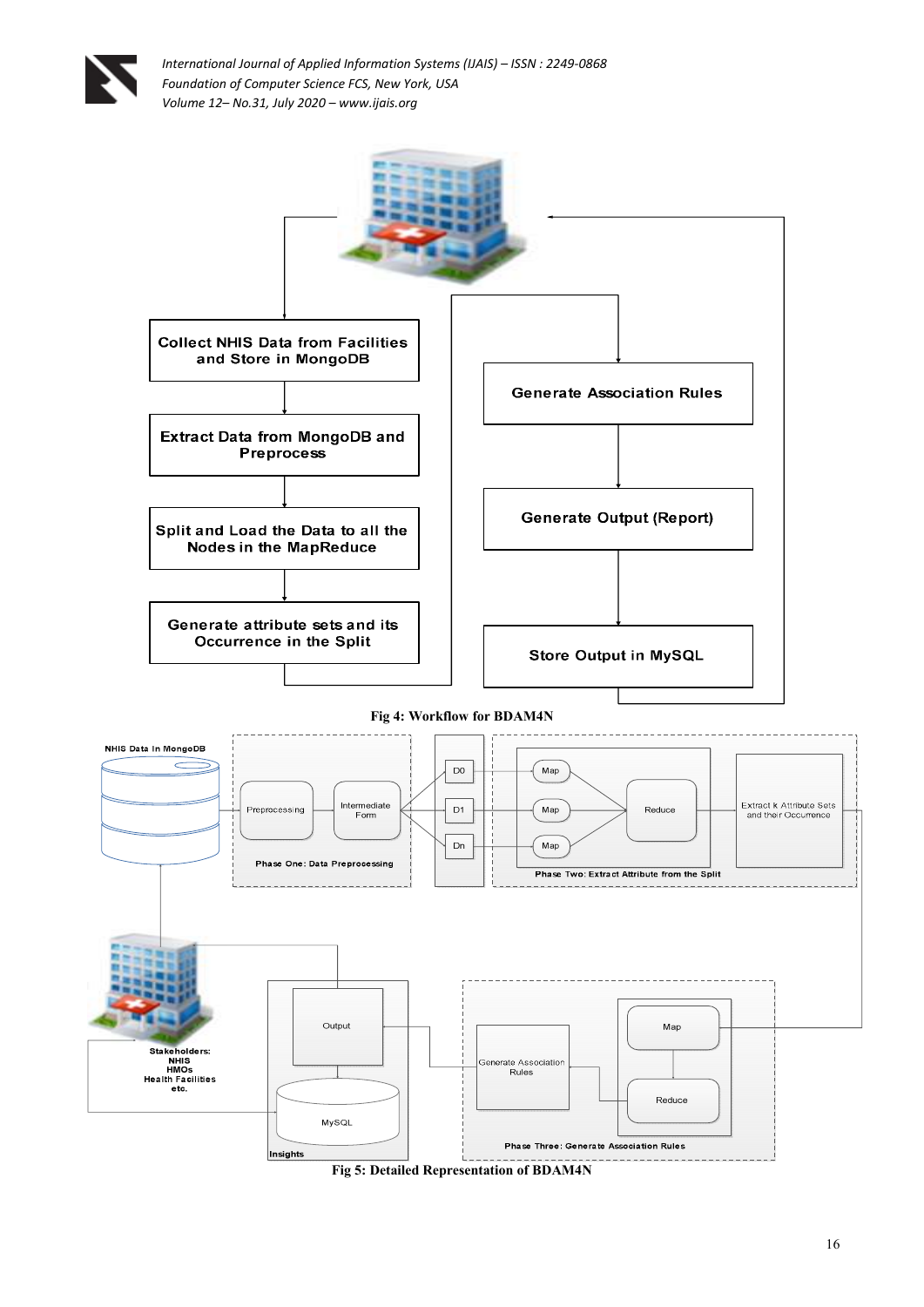

# **Algorithm 1: Data Preprocessing**

### **Algorithm 3:** Map Phase

*Input: split of the data, Si Output: (key, value), key: element of k-itemset, value: the occurrence of the element, Map(object ) // Map function L1=separate attributes of each beneficiary from Si For(k=2; Lk-1*≠ ∅*,;k ++) Generate new candidate Ck; For each candidate*  $c \in C_k$  *c.count++;*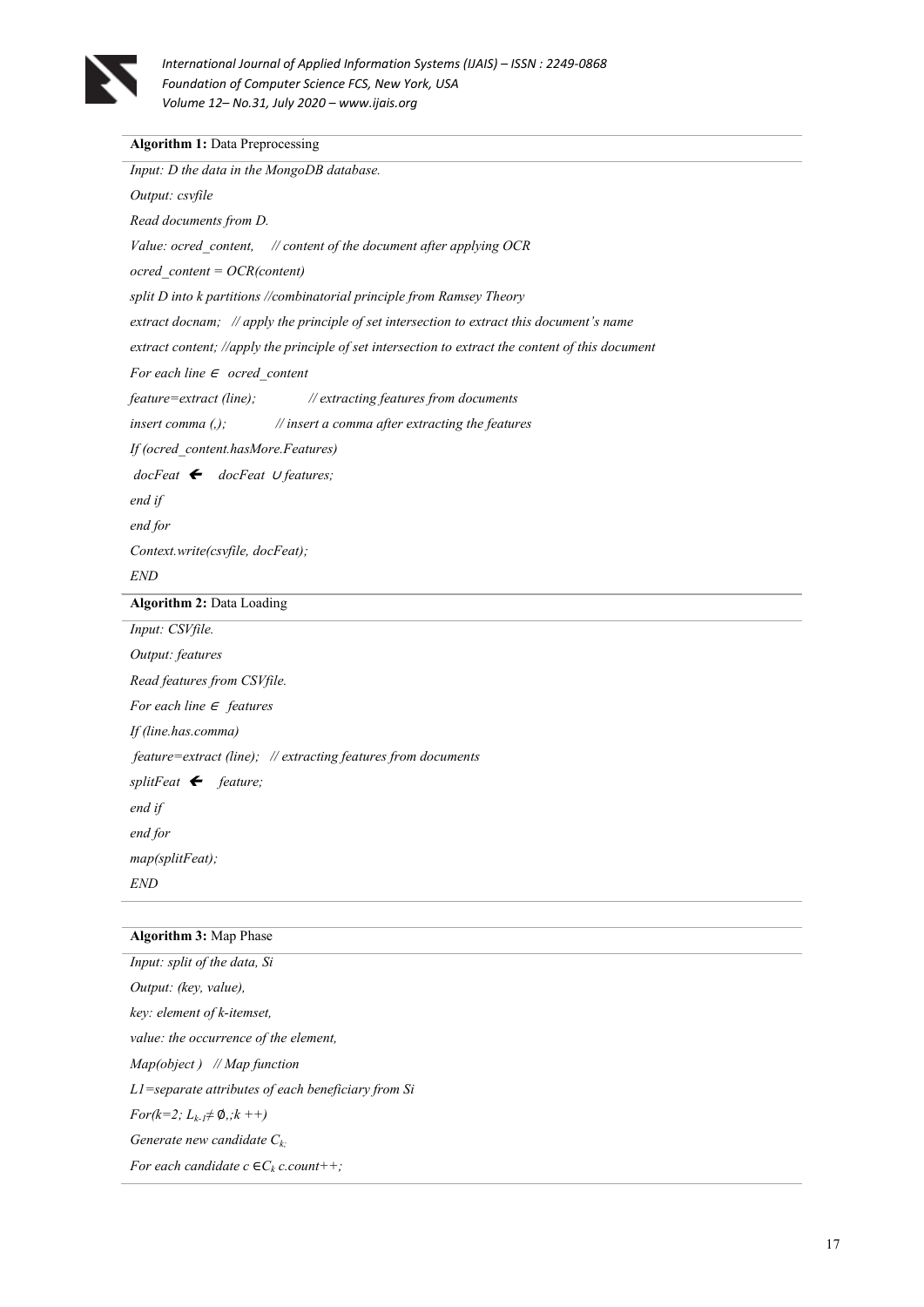

*Sort all the attributes with same key and order them by their unique number end for L={c*∈*C<sup>k</sup> } if itemset*  $I \in L$ *output (I , c); end map END*

#### **Algorithm 4:** Reduce Phase

*End* 

*Input: (key1, value1), Key1: element of k-itemset, Value1: the occurrence in the split, Output: (key2, 1), Key2: element of frequent candidate k-itemsets, Reduce(key1, value1 ) // Reduce function Out(key2, 1); // collected in L1 End reduce* 

**Generate association rules:** After generating the frequent itemsets for all the data, the association rules generated using Map and Reduce functions with predefined minimum support and confidence to generate strict rules. This is shown in Algorithm 5. The Map function takes the list of frequent

**Algorithm 5:** Map and Reduce function for Rules Generation

itemsets and their support and takes the frequent itemset that survived the support threshold and group the entries of the same key. The Reduce function calculate the confidence of each itemset and output the itemsets which satisfy the confidence threshold. The output will be the rule with confidence.

| Input: a set of all attributes, $Va = \{a_{1} \cup U \mid a_2 \cup  \cup a_n\}$                  |
|--------------------------------------------------------------------------------------------------|
| <i>Output: set of rules</i>                                                                      |
| Map Function $(Va)$                                                                              |
| for each attribute a, do                                                                         |
| for each correspondence object x, do                                                             |
| construct the decision rule $(c_1 = v_1 \cap c_2 = v_2 \cap  \cap c_n = v_n) \rightarrow du = u$ |
| End for                                                                                          |
| $Reduce Function(u)$ :                                                                           |
| //For the enrollment of principal beneficiary, scan for the existence of the records             |
| Scan the u over an object x // name, date of birth, gender, phone number, email                  |
| IF x does not exist THEN                                                                         |
| enroll x                                                                                         |
| else $x$ is already in existence //Double registration                                           |
| $\sqrt{F}$ enrollment of spouse                                                                  |
| If NHIS No of the principal is valid, THEN                                                       |
| IF the marital status of the principal is Married, THEN                                          |
| If the residential address of the spouse and the principal is not the same, THEN                 |
|                                                                                                  |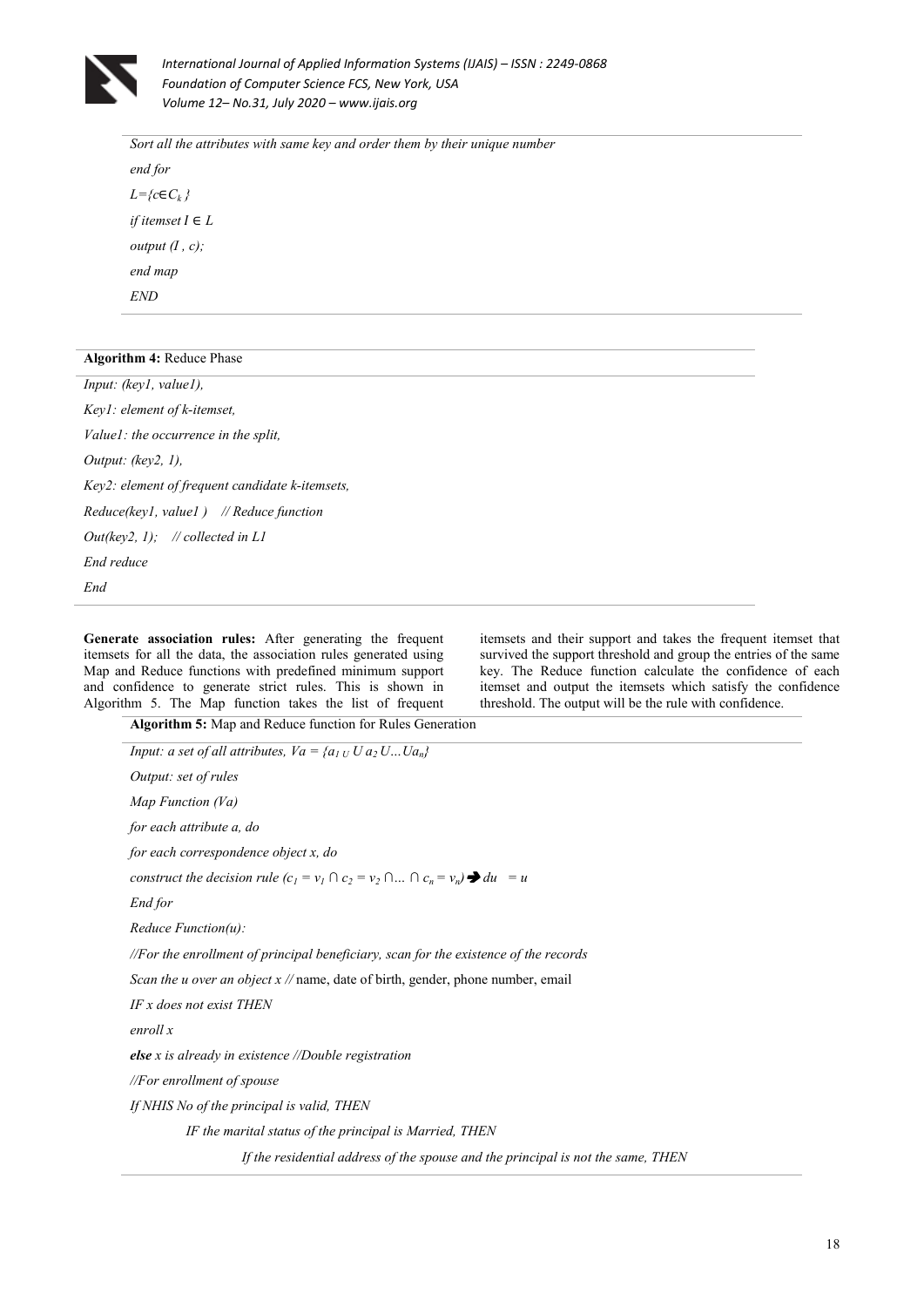

 *Enrol Spouse with a different Health Facility* 

 *Else* 

 *Enrol Spouse with same Health Facility as the principal* 

### *Else*

 *REJECT Spouse Enrollment, Principal not yet married* 

### *Else*

*REJECT Spouse Enrollment, and the principal does not exist* 

*END*

*//For enrollment of a child*

*If NHIS No is valid, THEN* 

*IF the marital status of the principal is Married, THEN* 

 *If the number of children enrolled so far is not up to four, THEN* 

 *If child/children age (s) is not more than eighteen, THEN* 

 *If the address (es) of the child (ren) is not the same as the principal, THEN* 

 *Enrol Child (ren) with a different primary Health Facility* 

 *Else* 

*Enrol Child with same Health Facility as the principal* 

 *Else* 

 *REJECT child (ren), Age (s) is/are above 18years*

 *Else* 

 *REJECT child (ren), the number of children is more than four for this enrollee* 

### *Else*

*REJECT, not yet married* 

*Else* 

*REJECT, the principal does not exist* 

#### *END*

*//For the enrollment of Extra dependant*

*If NHIS No of principal is valid, THEN* 

 *If extra dependant for the principal is not up to one, THEN* 

 *If the extra dependant is not in the same location as the principal, then* 

 *Enrol dependants with the different primary provider* 

 *Else* 

 *Enrol Dependants with the same provider with the principal,* 

#### *Else*

 *REJECT, the number of allowable dependants is exceeded* 

*Else* 

*REJECT, the principal does not exist END //Update (change of facility If NHIS No is valid, THEN If the last date update was carried out is up to six months, THEN*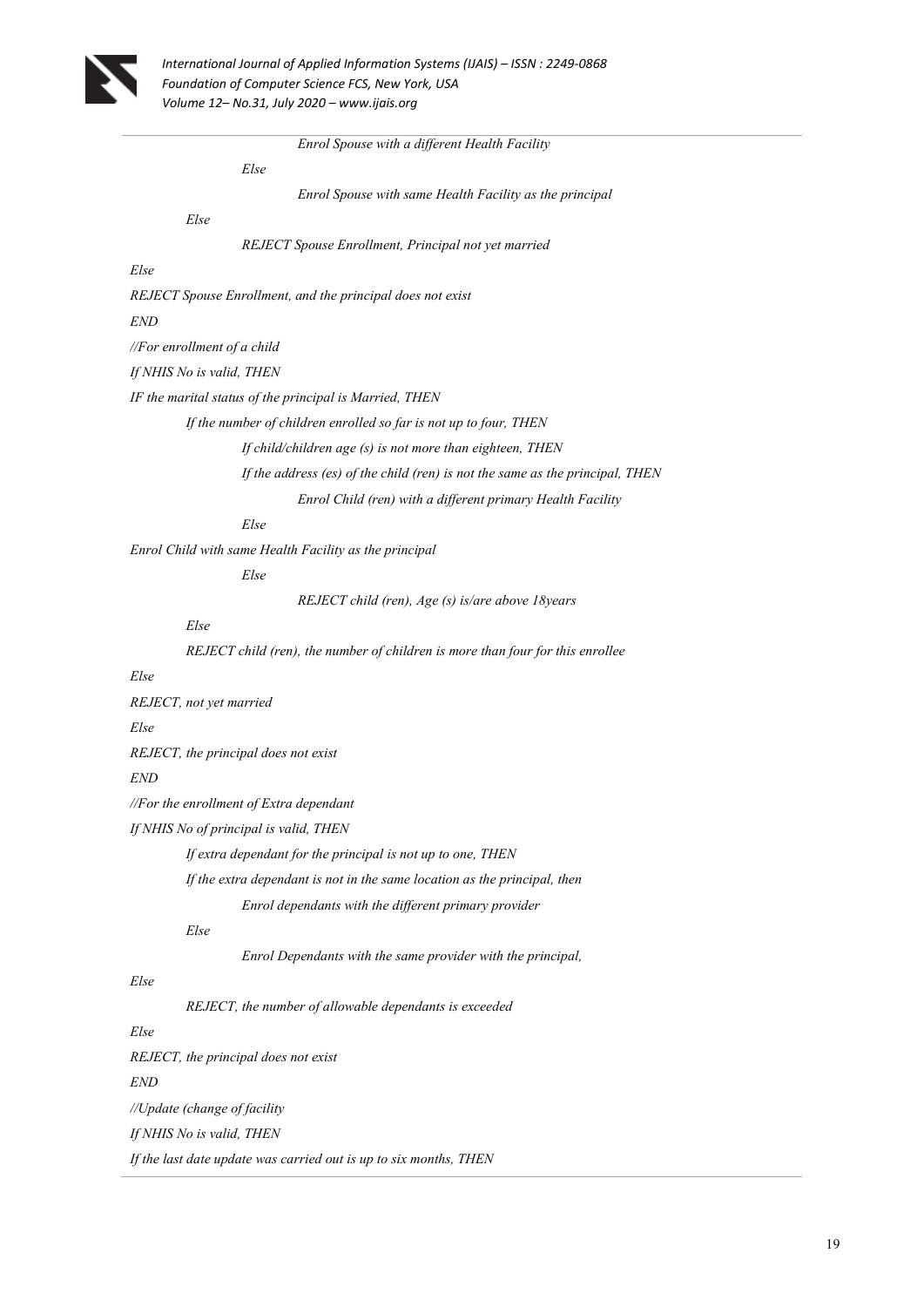

*Update facility for the enrollee Else REJECT, the last update was done less than 6months ago Else REJECT, Principal does not exist END //Note: update applies the same rules as in the enrollment* 

#### *//Referral*

*IF NHIS No is valid THEN Extract the doctor's diagnoses for the enrollee, dd Extract NHIS approved diagnoses, nd Extract the details of the facility they are referring to, rh Extract details of the primary facility as well, ph IF dd* ∈ nd THEN

*IF rh==Secondary facility OR Tertiary OR rh specializes in cases like dd, THEN* 

 *Compute the distance d between ph and rh Also, compute distance, fd, of other facilities in the same area with ph IF d is less than OR equals fd, THEN* 

 *Approve the referral request* 

 *Else* 

 *Reject the referral request //Traces of Fraud observed* 

 *Else* 

 *Set approval status to 'REJECTED' //Traces of Fraud observed* 

### *END*

*Construct (ci,*  $1 \leq i \leq n$ *) For every c* ∈ C do *Assign the value V to the corresponding attribute a End for Construct a decision attribute d Assign the value u to the decision attribute d Assign the value u to the corresponding decision attribute d End for End for End* 

**Report:** An output is generated at this stage in the form of a report. This report shows whether a particular data category is marred with irregularities or not, *e.g.,* a claim contains irregularities or free of irregularities.

**Storage:** The output is then stored in a relational database where it can be accessed by the stakeholders either immediately or anytime the need arises. The relational database used here is the MySQL database.

### **4. RESULTS**

The prototype of the system was implemented using Java Programming Language, Apriori algorithm as the machine learning algorithm, MongoDB as the big data storage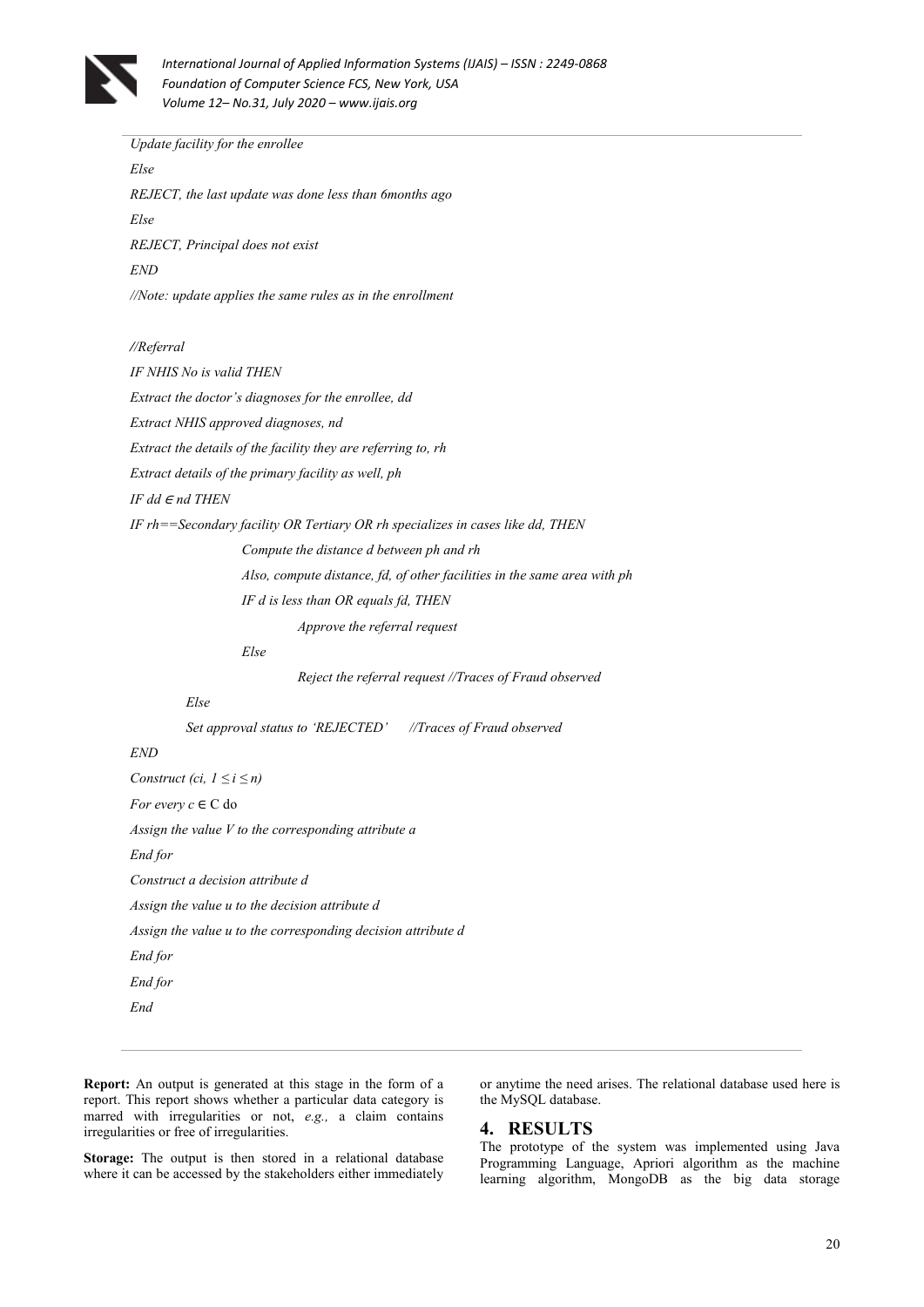

mechanism, and MapReduce as the big data processing platform. The implementation of the system has two folds: a standalone data capturing system which was built to ease the data capturing processing since none of the data capturing systems developed for the scheme has not been implemented. (The prototype tool was developed using Java Enterprise Edition technology. It is web-based and can be used in a distributed setting. The front-end is built using Java Server Pages (JSP 2.3), the business logic is implemented using Enterprise Java Beans (EJB 3.2), and the back-end is implemented in two folds: input storage was implemented using MongoDB, and the output storage was implemented using Structured Query Language (SQL-MySQL). The input storage (MongoDB) accepts data in different formats (*e.g.,* pdf, jpeg, png, gif, csv and excel) as inputs and process them to produce a report for the stakeholders which is stored in MySQL. The considerable input in the different formats is first divided into smaller units using the Divide-and-Conquer Algorithm, which is implemented in the MapReduce Framework to ease the processing of this data.

### **4.1 Experimental Design**

In order to ascertain the response time and throughput of the system, two sets of four experiments were carried out. The first set of experiments were carried out with a single node in the MapReduce. In the second set of experiments, multiple nodes were used in the MapReduce. These number of nodes were varied according to the increment in the records under consideration. In the four experiments, the data was partitioned into four: 71543, 115427, 279950 and 396428, with the increment factor as 0%, 61%, 143% and 42% respectively. With this, the MapReduce nodes in the second set of experiments were 9, 15, 36 and 51, respectively. Table 2 shows details of the variation in the MapReduce framework in the rule generation phase of the system.

|  | <b>Table 2: Variation of MapReduce Nodes</b> |  |  |  |
|--|----------------------------------------------|--|--|--|
|--|----------------------------------------------|--|--|--|

| <b>NRs</b> | Increment in<br>Data $(\% )$ | <b>Number of Nodes</b> |
|------------|------------------------------|------------------------|
| 71543      | $\mathbf{0}$                 | 9                      |
| 115427     | 61                           | 15                     |
| 279950     | 143                          | 36                     |
| 396428     | 42.                          | 51                     |

#### **Abbreviations used in the Evaluation**

#### **Response Time**

**NU:** Number of Users

**CRTE:** Response Time for the processing of Enrollment data at Constant number of nodes

**CRTC:** Response Time for the processing of Claims data at Constant number of nodes

**CRTR:** Response Time for the processing of Referral data at Constant number of nodes

**CRTU:** Response Time for the processing of Update data at Constant number of nodes

**VRTE:** Response Time for the processing of Enrollment data at Varying number of nodes

**VRTC:** Response Time for the processing of Claims data at Varying number of nodes

**VRTR:** Response Time for the processing of Referral data at Varying number of nodes

**VRTU:** Response Time for the processing of Update data at Varying number of nodes

**CART:** Average Response Time for the processing of data at Constant number of nodes

**VART:** Average Response Time for the processing of data at Varying number of nodes

#### **Throughput**

**NR:** Number of Records

**CTPE:** Throughput for the processing of Enrollment data at Constant number of nodes

**CTPC:** Throughput for the processing of Claims data at Constant number of nodes

**CTPR:** Throughput for the processing of Referrals data at Constant number of nodes

**CTPU:** Throughput for the processing of Update data at Constant number of nodes

**VTPE:** Throughput for the processing of Enrollment data at Varying number of nodes

**VTPC:** Throughput for the processing of Claims data at Varying number of nodes

**VTPR:** Throughput for the processing of Referrals data at Varying number of nodes

**VTPU:** Throughput for the processing of Update data at Varying number of nodes

**CATP:** Average Throughput for the processing of data at Constant number of nodes

**VATP:** Average Throughput for the processing of data at Varying number of nodes

#### **Result Summary**

**CE:** Enrollment data processing at Constant number of nodes

- **CC:** Claims data processing at Constant number of nodes
- **CR:** Referral data processing at Constant number of nodes
- **CU:** Update data processing at Constant number of nodes
- **CA:** Average data processing at Constant number of nodes
- **VE:** Enrollment data processing at Varying number of nodes
- **VC:** Claims data processing at Varying number of nodes

**VR:** Referrals data processing at Varying number of nodes

**VU:** Update data processing at Varying number of nodes

**VA:** Average data processing at Varying number of nodes

#### **4.2 Response Time**

Literary speaking, re**s**ponse time is the time from the moment a user sends a request until the time the application indicates that the request has been completed. In establishing the response time of the model, the response time for all the categories of data (see Table 1) was tested. This was carried out four times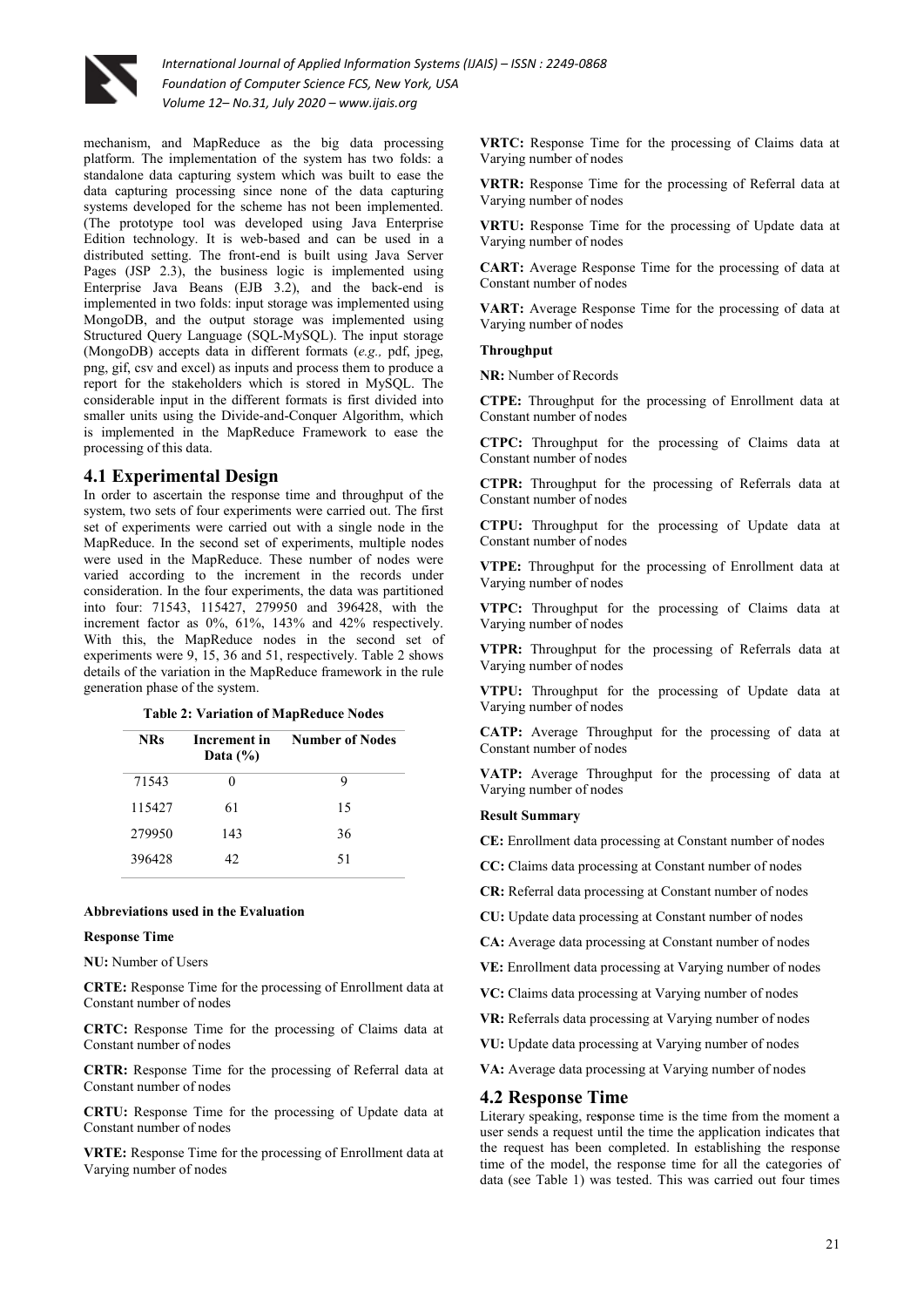

using different sizes of data (*see Table 2*). The outcome of the testing is presented in Table 3a and Table 3b; the respective graphs are shown in Fig 6a and Fig 6b. Here, there was a great **Table 3a: Response Time for the Processing of the Data** 

significant difference in the response time of the two experiments.

| <b>NU</b>       | <b>CRTE</b> | <b>CRTC</b> | <b>CRTR</b> | <b>CRTU</b> | <b>VRTE</b> | <b>VRTC</b> | <b>VRTR</b> | <b>VRTU</b> |  |
|-----------------|-------------|-------------|-------------|-------------|-------------|-------------|-------------|-------------|--|
| 5               | 0.80        | 0.80        | 0.80        | 0.80        | 0.610       | 0.190       | 0.390       | 0.470       |  |
| $7\phantom{.0}$ | 0.85        | 0.85        | 0.86        | 0.86        | 0.464       | 0.107       | 0.227       | 0.297       |  |
| 9               | 0.89        | 0.88        | 0.89        | 0.89        | 0.398       | 0.069       | 0.169       | 0.199       |  |
| 12              | 0.91        | 0.91        | 1.00        | 1.00        | 0.293       | 0.007       | 0.110       | 0.020       |  |
|                 |             |             |             |             |             |             |             |             |  |



### **Fig 6a: Graph for the Response Time**

| Table 3b: Average Response Time for the Model |  |  |  |
|-----------------------------------------------|--|--|--|
|                                               |  |  |  |

| <b>Category of Data</b> | <b>Average Data per User</b> | <b>CART</b> | <b>VART</b> |
|-------------------------|------------------------------|-------------|-------------|
| Enrollment              | 23735.25                     | 0.86        | 0.44        |
| Claims                  | 23735.25                     | 0.86        | 0.09        |
| Referrals               | 23735.25                     | 0.89        | 0.22        |
| Update                  | 23735.25                     | 0.89        | 0.25        |
| Average                 | 23735.25                     | 0.56        | 0.25        |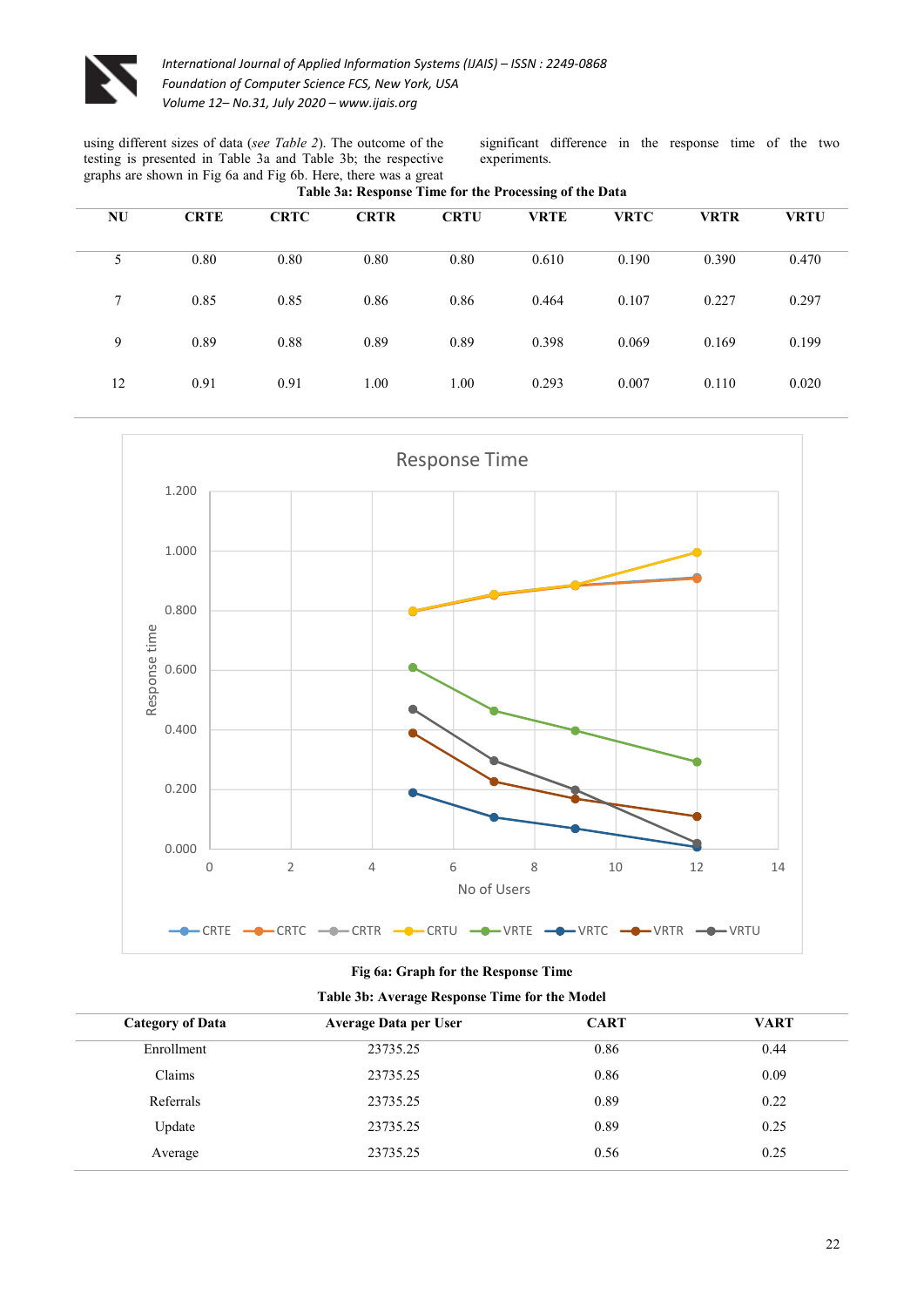



**Fig 6b: Graph for the Average Response Time for the Model** 

### **4.3 Throughput**

This is the volume of data processed in a given time. One of the main characteristics of big data is volume. The volume is always outrageous, and with high velocity, it is always difficult processing it most, especially when it is manually done as in the case of NHIS. Because of the parallel framework of the MapReduce, which is used in the implementation of this model, the throughput is quite high. In establishing the throughput of the model, all the categories of data (*see Table 1*) were tested. This was carried out four times using different sizes of data (*see* 

*Table 2*). The outcome of the testing is presented in Table 4a and Table 4b; the respective graphs are shown in Fig 7a and Fig 7b. The throughput for the model increases as the volume of data increases in both experiments, as shown in Table 4a and Table 4b, and Fig 7a and Fig 7b. The average throughput for the model for the first set of experiments is 2796.53 records per seconds. In contrast, in the second set of experiments, it was 8865.29 records per seconds which means that the model can process this amount of data in one second irrespective of the formats.

| NR        | <b>CTPE</b> | CTPC    | CTPR    | <b>CTPU</b> | VTPE     | <b>VTPC</b> | <b>VTPR</b> | VTPU     |
|-----------|-------------|---------|---------|-------------|----------|-------------|-------------|----------|
| 71543.00  | 1172.84     | 831.90  | 1882.71 | 2044.09     | 3109.21  | 4354.41     | 5507.54     | 4930.6   |
| 115427.00 | 1522.78     | 769.51  | 2748.26 | 2493.02     | 4140.14  | 5333.96     | 6695.3      | 6660.53  |
| 279950.00 | 3313.02     | 1349.16 | 4868.70 | 4761.05     | 8870.41  | 11384 71    | 119077      | 13426.86 |
| 396428.00 | 3450.20     | 1396.36 | 5838.41 | 6302.51     | 10722.96 | 12821.09    | 14720.68    | 17258.51 |

**Table 4a: Throughput for the Processing of the Data**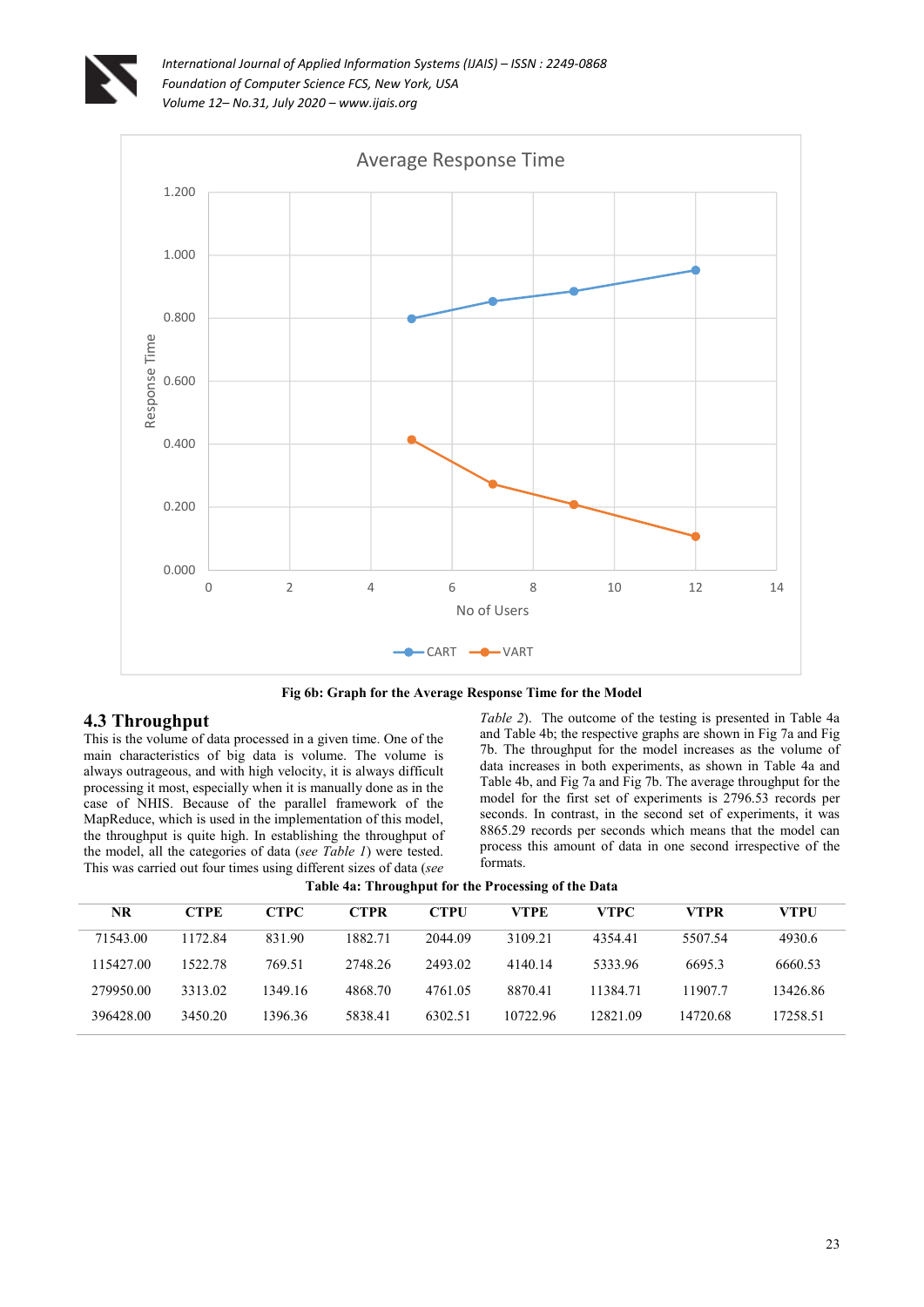



**Fig 7a: Graph of the Throughput for the Processing of NHIS Data Table 4b: Average Throughput for the Model** 

| <b>NR</b> | <b>CATP</b> | <b>VATP</b> |
|-----------|-------------|-------------|
| 71543.00  | 1482.89     | 4475.44     |
| 115427.00 | 1883.39     | 5707.48     |
| 279950.00 | 3572.98     | 11397.42    |
| 396428.00 | 4246.87     | 13880.81    |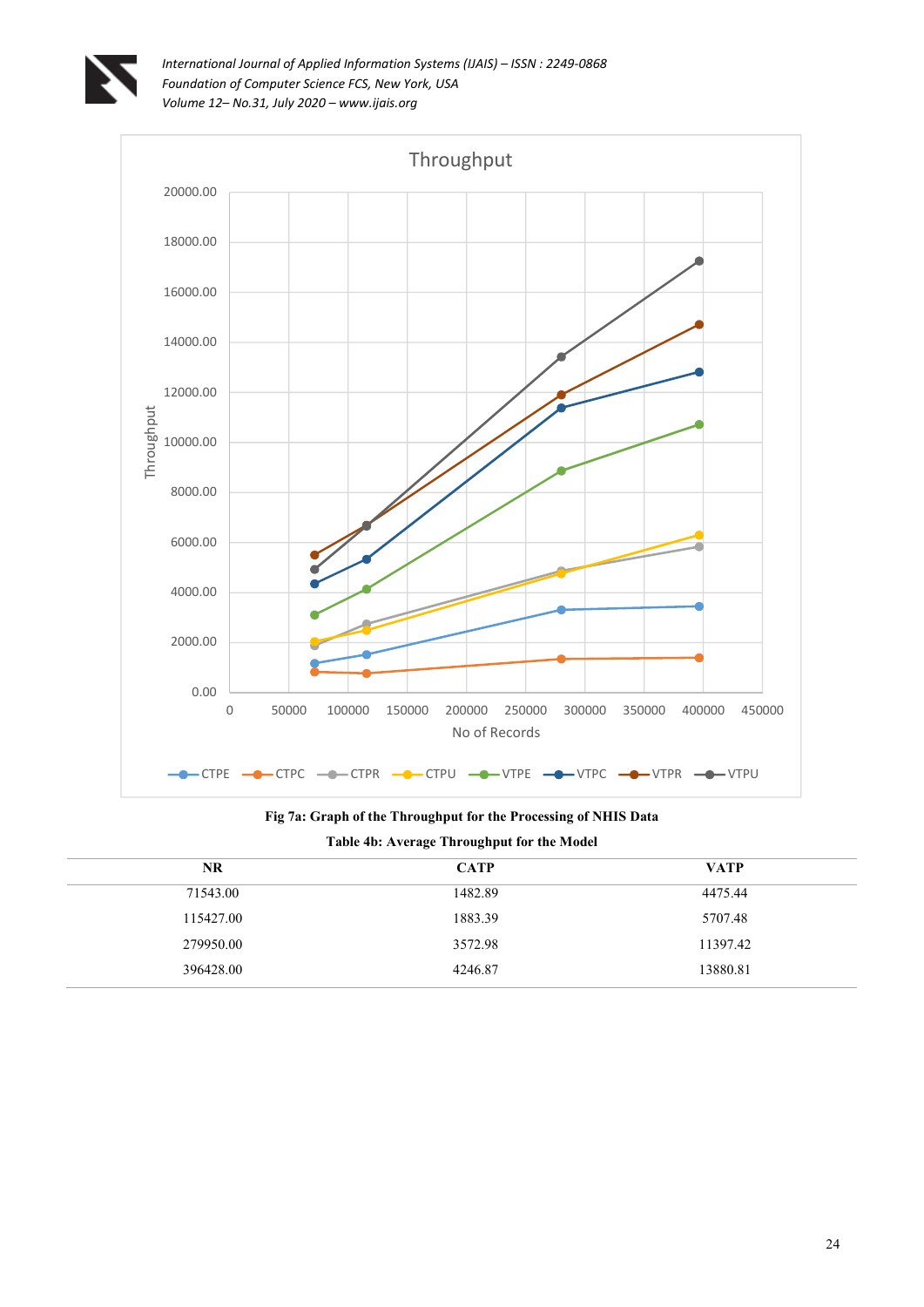





# **4.4 Stability**

Confidence is an important measure in determining the reliability of a rule which in turn forms the basis for stability. This is because a rule that has very low confidence may occur quite often, but its result will not be right. Confidence measures the reliability of the inference of a rule, hence the higher the value for a rule, the stronger the rule will be and the better the result that would be obtained. Table 4.6a showed the confidence for the first set of experiments when the number of nodes in the MapReduce was set to be constant.

From the data depicted in Table 5a, the confidence of the rules generated tends to decrease from 80% to 20% as the volume (number of records in this case) of the data increases in the first set of experiments. Also, the number of rules increases from

1568 to 21690, resulting in more complex rules which occur more frequently as the value for the support increases from 35 to 70. This changes in the value of the confidence depict that the model was unstable as the data was changing. In the second set of the experiment where the number of nodes in the MapReduce was varied, there was slight increment (from 83.2% to 83.9%) in the value of the confidence for the rules generated as the volume of the data increases. The number of rules generated reduces from 1068 to 216, resulting in more viable rules that occur more frequently as the value for the support increases from 39 to 80 (see Table 5b). This changes in the value of the confidence are minimal, and it depicts that the model was stable as the data was changing with an increasing number of nodes.

|                      | - -            |                    |                        |
|----------------------|----------------|--------------------|------------------------|
| <b>No of Records</b> | <b>Support</b> | Confidence $(\% )$ | <b>Number of rules</b> |
| 71543.00             | 35             | 80                 | 1568                   |
| 115427.00            | 45             | 50                 | 3820                   |
| 279950.00            | 52             | 40                 | 11322                  |
| 396428.00            | 70             | 20                 | 21690                  |
|                      |                |                    |                        |

**Table 5a: Support and Confidence at Constant Number of Nodes** 

#### **Table 5b: Support and Confidence at Varying Number of Nodes**

| <b>No of Records</b> | <b>Support</b> | Confidence (%) | Number of rules |  |
|----------------------|----------------|----------------|-----------------|--|
| 71543.00             | 39             | 83.2           | 1068            |  |
| 115427.00            | 59             | 83.6           | 856             |  |
| 279950.00            | 63             | 83.7           | 522             |  |
| 396428.00            | 80             | 83.9           | 216             |  |
|                      |                |                |                 |  |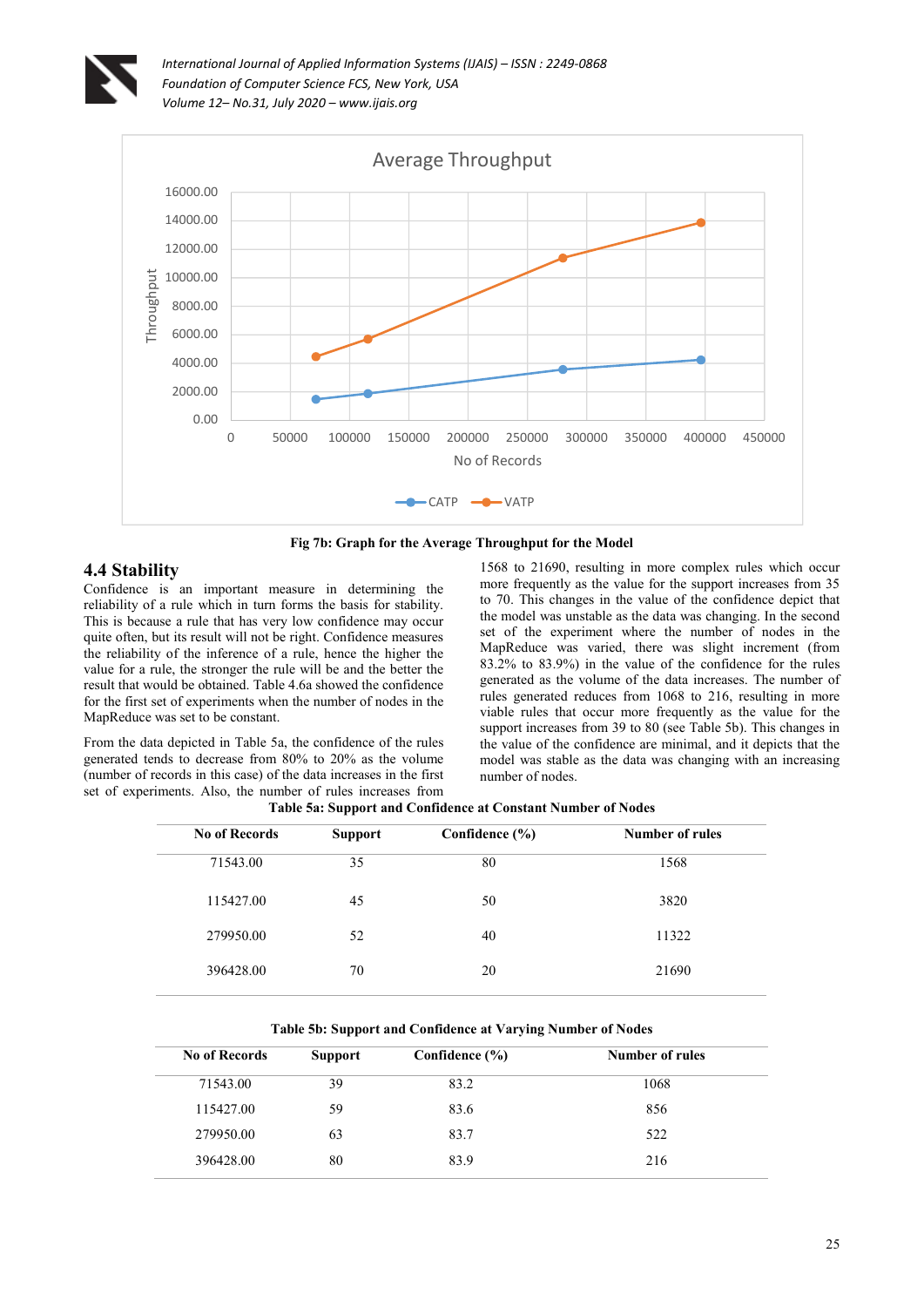

This implies that the model was volatile when the volume of data was increased without a corresponding increase in the number of nodes in the MapReduce processing platform. The model was more stable in the second case, as there was no significant change in the value of confidence. Also, as the volume of the data increases, the pressure on the constant number of nodes of the MapReduce increases and this was the reason for the high value for the number of complex rules and their respective supports values. This pressure was drastically reduced in the second set of experiments, hence the insignificant increase in confidence values. This is because as the volume increases, the number of nodes also increases, and there is no much pressure on the nodes.

### **5. DISCUSSION**

The existing system which is operated manually is characterized by unnecessary delays which have negatively affected the scheme. This manual processing is unfit for handling the recent upsurge in data which technological improvement is generating at high rates and volume. For instance, it takes three to twelve months to complete both registration and update of enrollees, it takes a similar period for the payment of capitation, co-payments, *per diem* and reimbursement of claims. Also, referral of patients that should take at most twenty-four hours takes days before being attended to. These and many more issues generated by corruption have beclouded the scheme, and the lack of appropriate data analytics tools is at the heart or centre of this problem.

Big data analytics of NHIS data was achieved by parallelizing the Apriori ARM algorithm using the MapReduce distributed data processing framework. ARM was chosen for this research because of its power to process qualitative data more efficiently, unlike the other data mining techniques. Although, ARM, when implemented in the orthodox way to process big data, has issues of generating complex rules which slow down the system. To this end, by parallelizing ARM to run in a distributed environment curbed these issues, and this was achieved using the MapReduce framework. This framework is the most successful computing platform for analyzing big data because it adopts a data centric approach of distributed computing with the thought of moving computation/processing closer to data. With this, a complex piece of data could be partitioned and loaded into different nodes that would process it at a faster rate. The results of this research were presented and evaluated in Section 4.

From the evaluation presented in Section 4, it was evident that the response time and throughput of the algorithm vary as the volume, velocity and variety of the data also varies. The summary of this result is shown in Table 6. This variation affects the entire analytics process (*i.e.,* the extraction, preprocessing, analysis and visualization). This evaluation was done in two phases: using a single node in the MapReduce framework during rules generation and varying the number of nodes in the MapReduce framework during rules generation. In the first instance, the throughput indicates that the system processes an average of 2796.53 records every second when the number of nodes in the MapReduce is constant. The average of the throughput was 8865.29 records per second when the nodes were increased in the second sets of experiments. Going by our experiments, the result implies that as the number of nodes increases, the time taken to process the records reduces drastically, and the throughput increased in return. From Table 4 and Fig 7 the throughput increases from 1482.89 records to 4246.87 for the first sets of experiments and increases from 4475.44 to 13880.81 in the second sets of experiments as the volume of data increases from 71543 to 396428. This increment occurs regardless of the variety and velocity of the data.

**Table 6: Summary of the Result of this Research** 

|                      | CЕ      | CC      | <b>CR</b> | CU      | CA      | VE      | VС      | VR      | VU       | VA      |
|----------------------|---------|---------|-----------|---------|---------|---------|---------|---------|----------|---------|
| <b>Response Time</b> | 0.86    | 0.86    | 0.88      | 0.88    | 0.87    | 0.441   | 0.093   | 0.224   | 0.247    | 0.251   |
| <b>Throughput</b>    | 2364.71 | 1086.73 | 3834.52   | 3900.17 | 2796.53 | 6710.68 | 8473.54 | 9707.81 | 10569.13 | 8865.29 |

For the response time, there was also a significant difference in the two sets of experiments, and the average value was conspicuously different. The response time also increases in response to an increase in the volume of data, and the number of requests also increases in the first set of experiments. But decreases as the volume of data and the number of requests increases. In Tables 3 and Fig 6, the average response time for the first instance is  $0.87$  seconds. In contrast, it is  $0.25$  seconds in the second case irrespective of the volume, variety and velocity of the data. From the above, the performance of the system was evaluated using response time and throughput as metrics. In either case, as presented by the two sets of experiments above, the performance is good, and this implies that the delays that affect the processing of data submitted by the providers and enrollees to the HMOs, has been drastically reduced considering the performance metrics and the values gotten from the evaluation. This would ease the processing of the data and as a result improve the flow of resources (*i.e.,* steady flow of resources to the facilities) in the form of capitation, fee-for-service, *per diem*, copayments, enrollment registers, updates and referrals. Thus, a steady improvement in the structures, processes and outcomes

leading to improvement in the quality of services rendered to beneficiaries by the facilities.

# **6. CONCLUSION**

In conclusion, this research developed a distributed algorithm for the processing of big data to enhanced decision making in organizations. This provided a parallel, distributed and noninvasive technique for large-scale processing of data. With this, data scientists would have a tool for processing both structured and unstructured data with high volume and velocity. It was tested with NHIS data in Nigeria to address the delay in the existing manual data processing system. The results show quick response time and high throughput. Thus, the processing time of NHIS data was reduced. This will enhance the flow of resources among stakeholders in the scheme, and thus, a steady improvement in the structures, processes and outcomes leading to improvement in the quality of services rendered to beneficiaries by the facility would be attained. In summary, the research addressed two important issues in data analytics: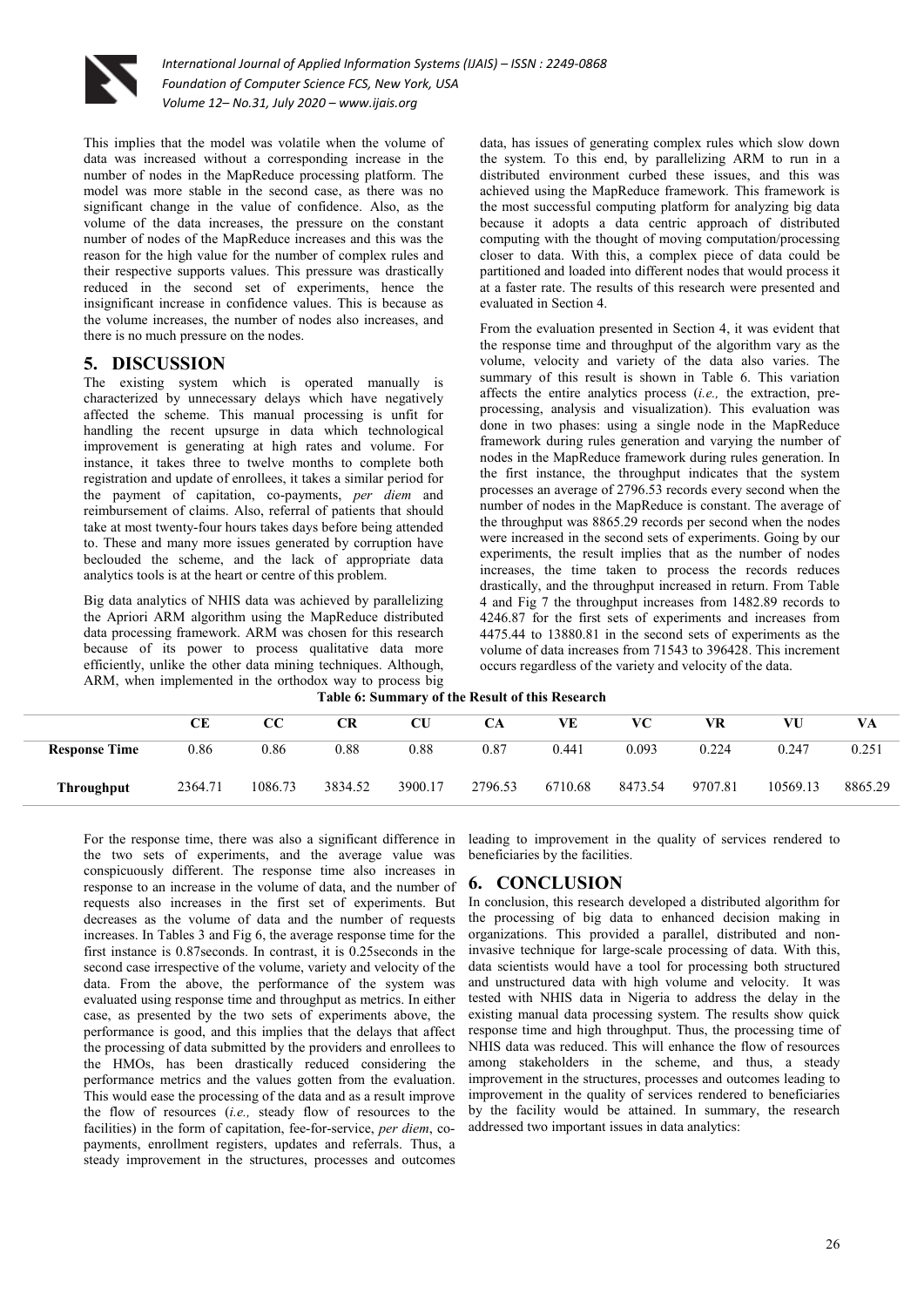

- 1. ability to effectively derived meaningful insights from structured, semi-structured and unstructured data for effective decision making by stakeholders.
- to orthodox data processing techniques.

### **7. REFERENCES**

- [1] Mazumder, S., Bhadoria, R. S. and Deka, G. C. 2017. Distributed Computings in Big Data Analytics: Concepts, Technologies and Applications. Springer International Publishing, Gewerbestrasse 11, 6330 Cham, Switzerland.
- [2] Yange, S. T., Soriyan, H. A. and Oluoha, O. 2017. Design of a Data Analytics Model for National Health Insurance Scheme. Journal of Health Informatics Africa, 4(1): 42-50.
- [3] Mirkin, B. 2010. Core Concepts in Data Analysis: Summarization, Correlation, Visualization. Department of Computer Science and Information Systems, Birkbeck, University of London, Malet Street, London WC1E 7HX UK.
- [4] Mouthaan, N. 2012. Effects of Big Data Analytics on Organizations' Value Creation. Unpublished MSc. A thesis submitted to the Department of Business Information Systems, University of Amsterdam.
- [5] Zhang, H., Chen, G., Ooi, B.C., Tan, K.L. and Zhang, M. 2015. In-Memory Big Data Management and Processing: A survey. IEEE Transactions on Knowledge and Data Engineering, 27: 1920–1948.
- [6] Famutimi, R.F. 2018. Design and Implementation of In-Memory Technique for Managing Big Data Complexities. An Unpublished Ph.D. Thesis Submitted to the Department of Computer Science and Engineering, Obafemi Awolowo University, Ile-Ife, Nigeria.
- [7] Yange, S. T., Soriyan, H. A. and Oluoha, O. 2019. A Fraud Detection System for Health Insurance in Nigeria. Journal of Health Informatics Africa, 6(2): 64-73.
- [8] Das, S., Sismanis, Y., Beyer, K.S., Gemulla, R., Haas, P.J. and McPherson, J. 2010. Ricardo: Integrating R and Hadoop. SIGMOD'10, June 6–11, 2010, Indianapolis, Indiana, USA, 987-998.
- [9] Saxena, P. and Govil, K. 2013. An Effective Reliability Efficient Algorithm for Enhancing the Overall Performance of Distributed Computing System. International Journal of Computer Applications, 82(5): 30-34.
- [10] Chen, C.L.P. and Zhang, C.Y. 2014. Data-Intensive Applications, Challenges, Techniques and Technologies: A survey on Big Data. Information Sciences, 275: 314–347.
- [11] Gilbert, S. and Lynch, N. 2002. Brewer's Conjecture and the Feasibility of Consistent Available Partition-Tolerant Web Services. SIGACT News, 33: 51–59.
- [12] Kumar, U. and Kumar, J. 2014. A Comprehensive Review of Straggler Handling Algorithms for MapReduce Framework. International Journal of Grid Distribution Computing,7 (4): 139-148.
- [13] Davenport, T. 2014. Big Data at Work: Dispelling the Myths, Uncovering the Opportunities. Harvard Business Review Press, Boston, Massachusetts, USA.
- [14] Gandomi, A. and Haider, M. 2015. Beyond the Hype: Big Data Concepts, Methods and Analytics. International Journal of Information Management, 35: 137–144.
- 2. ability to drastically reduce delay in data analytics due [15] Etikala, P.R. 2016. Designing & Implementing a Java Web Application to Interact with Data Stored in a Distributed File System. An Unpublished M.Sc. Thesis Submitted to Graduate Faculty of St. Cloud State University.
	- [16] Sajwan, V. and Yadav, V. 2015. MapReduce: Architecture and Internals. International Journal of Science and Research, 4(5): 774-777.
	- [17] Kotsiantis, S. and Kanellopoulos, D. 2006. Association Rules Mining: A Recent Overview. International Transactions on Computer Science and Engineering, 32 (1): 71-78.
	- [18] Babi, C., Rao, M.V. and Rao, V. V. 2017. Study of Association Rule Mining for Discovery of Frequent Item Sets on Big Data Sets. International Journal of Applied Engineering Research, 12(22): 12169-12175.
	- [19] Agrawal, R. Imielinski, T. and Swami, A. 1993. Mining Association Rules Between Sets of Items in Large Databases. In the Proceedings of ACMSIGMOD Conf. on Management of Data, May 1993, 207-216.
	- [20] Aggarwal, C. and Yu, P. 1998. Online Generation of Association Rules. In the Proceedings of the 14th Intl. Conf. on Data Engineering, 402-411.
	- [21] Agrawal, R. 1994. Fast Algorithms for Mining Association Rules in Large Databases. Computer Science and Technology, 15: 487-499.
	- [22] Singh, S., Garg, R. and Mishra, P. K. 2014. Review of Apriori Based Algorithms on MapReduce Framework. In the Proceedings of 2014 International Conference on Communication and Computing (ICC - 2014), Bangalore, India, 593–604.
	- [23] Gautam, J. and Srivastava, N. 2015. Analysis of Medical Domain Using CMARM: Confabulation Mapreduce Association Rule Mining Algorithm for Frequent and Rare Itemsets. International Journal of Advanced Computer Science and Applications, 6(11): 224-228.
	- [24] Saabith, S. A., Sundararajan, E. and Bakar, A. A. 2016. Parallel Implementation of Apriori Algorithms on the Hadoop-MapReduce Platform- An Evaluation of Literature. Journal of Theoretical and Applied Information Technology, 85(3): 321-351.
	- [25] Oweis, N. E., Fouad, M. M., Oweis, S. R., Owais, S. S. and Snasel, V. 2016. A Novel MapReduce Lift Association Rule Mining Algorithm (MRLAR) for Big Data. International Journal of Advanced Computer Science and Applications, 7(3): 151-157.
	- [26] Singh, B. and Miri, R. 2016. An Efficient Parallel Association Rule Mining Algorithm based on MapReduce Framework. International Journal of Engineering Research & Technology, 5(6): 236-240.
	- [27] Ramteke, S. 2016. Association Rule Mining Algorithm Using Big Data Analysis. International Journal on Recent and Innovation Trends in Computing and Communication, 4(5): 73-75